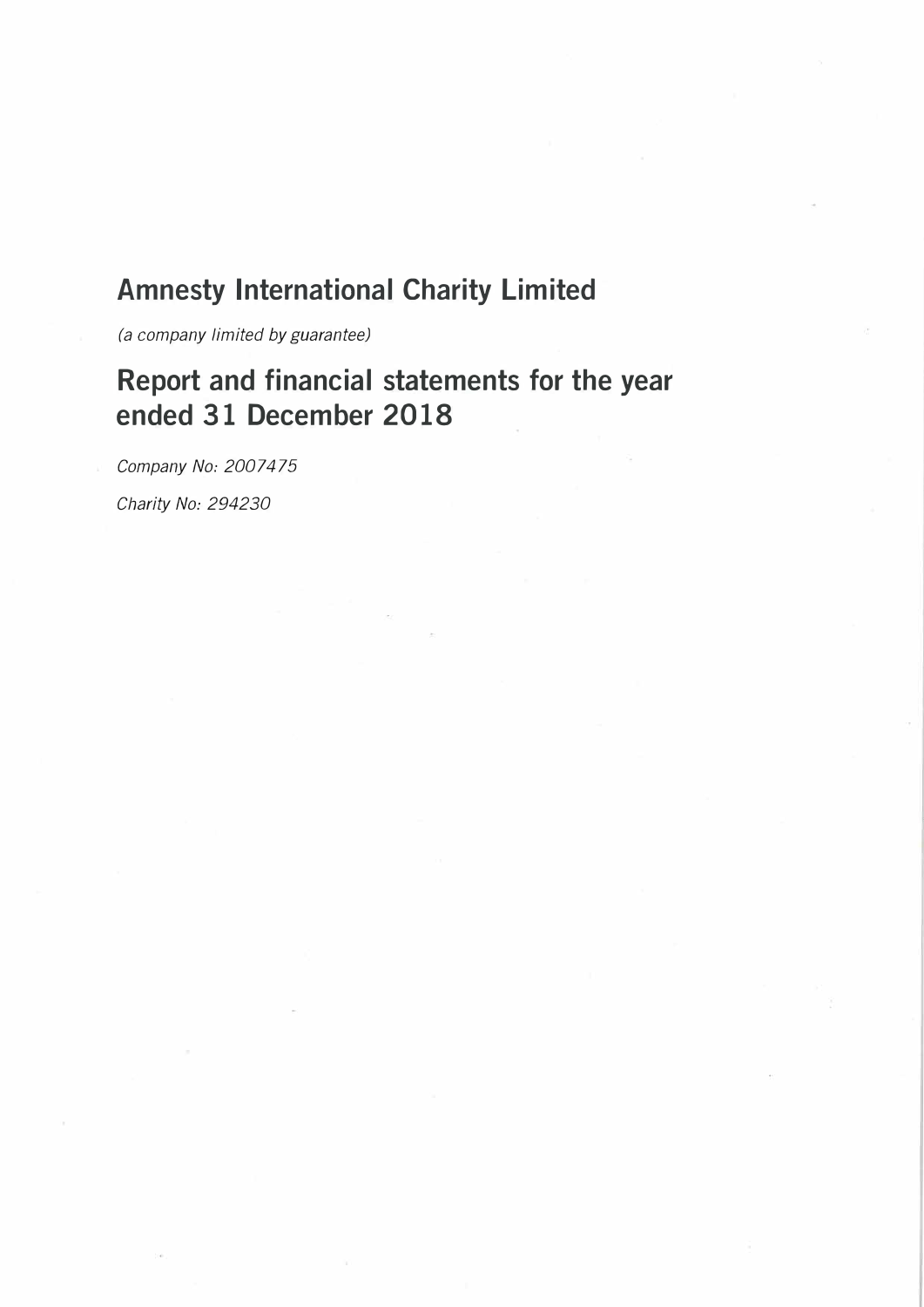## **Contents**

# **Section** Page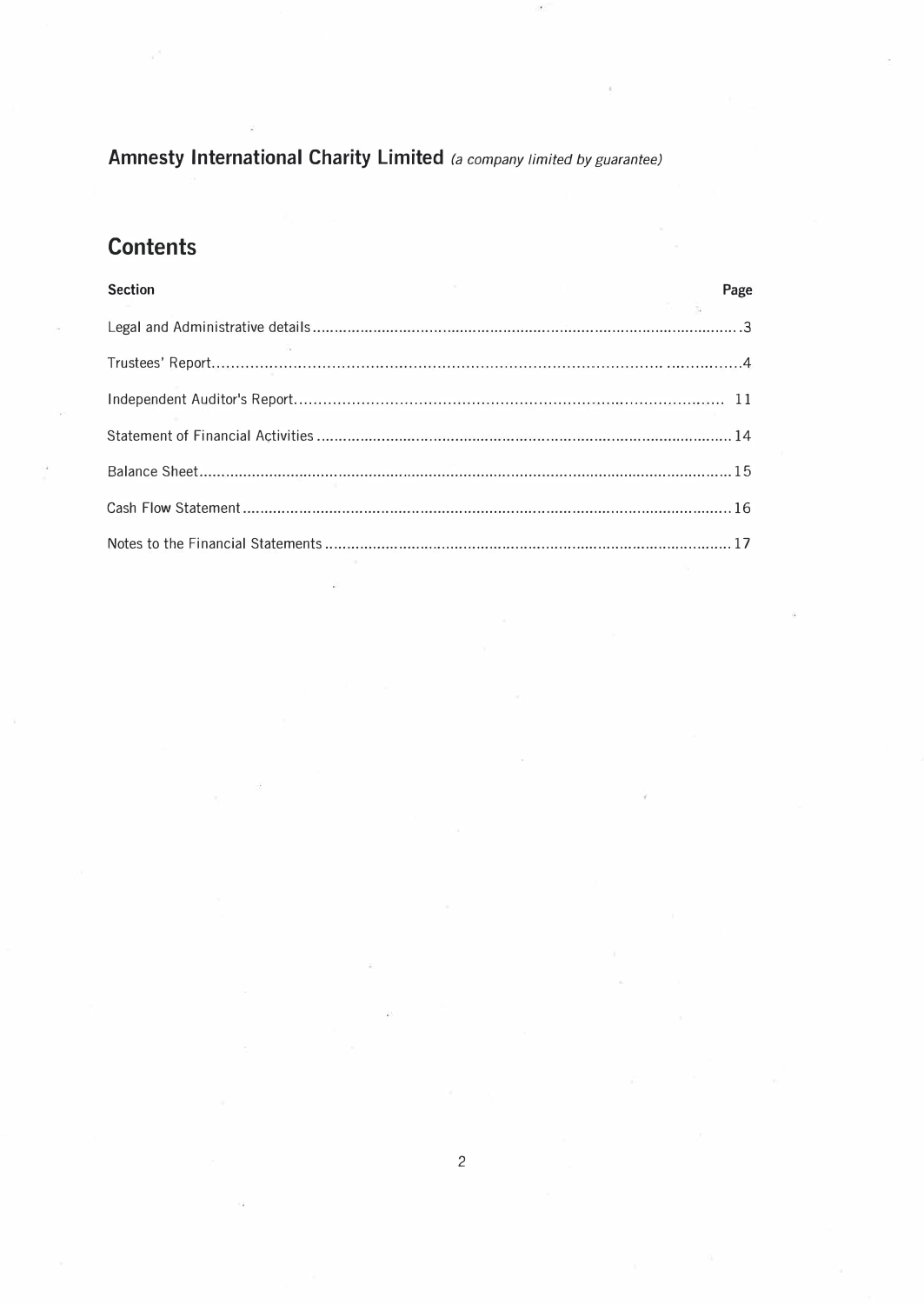# **Legal and Administrative details**

| <b>Directors (and Trustees):</b>    | Melvin Coleman (chair)<br>Timothy Stuart Guy (resigned 4 June 2019)<br>Rosie Chapman<br>Susan Wallcraft |
|-------------------------------------|---------------------------------------------------------------------------------------------------------|
| <b>Company Secretary:</b>           | Nicholas Williams                                                                                       |
| Address and Registered Office:      | 1 Easton Street<br>London WC1X ODW                                                                      |
| <b>Company Registration Number:</b> | ¥<br>2007475                                                                                            |
| <b>Charity Registration Number:</b> | 294230                                                                                                  |
| Date of incorporation:              | 7 April 1986                                                                                            |
| Constitution:                       | Company limited by guarantee, with articles of association.                                             |
| Solicitors:                         | <b>Bates Wells Braithwaite LLP</b><br>10 Queen Street Place<br>London<br>EC4R 1BE                       |
| <b>Bankers:</b>                     | HSBC Bank plc<br>74 Goswell Road<br>London EC1V 7DA                                                     |
| Auditors:                           | Crowe U.K. LLP<br>St Bride's House<br>10 Salisbury Square<br>London EC4Y 8EH                            |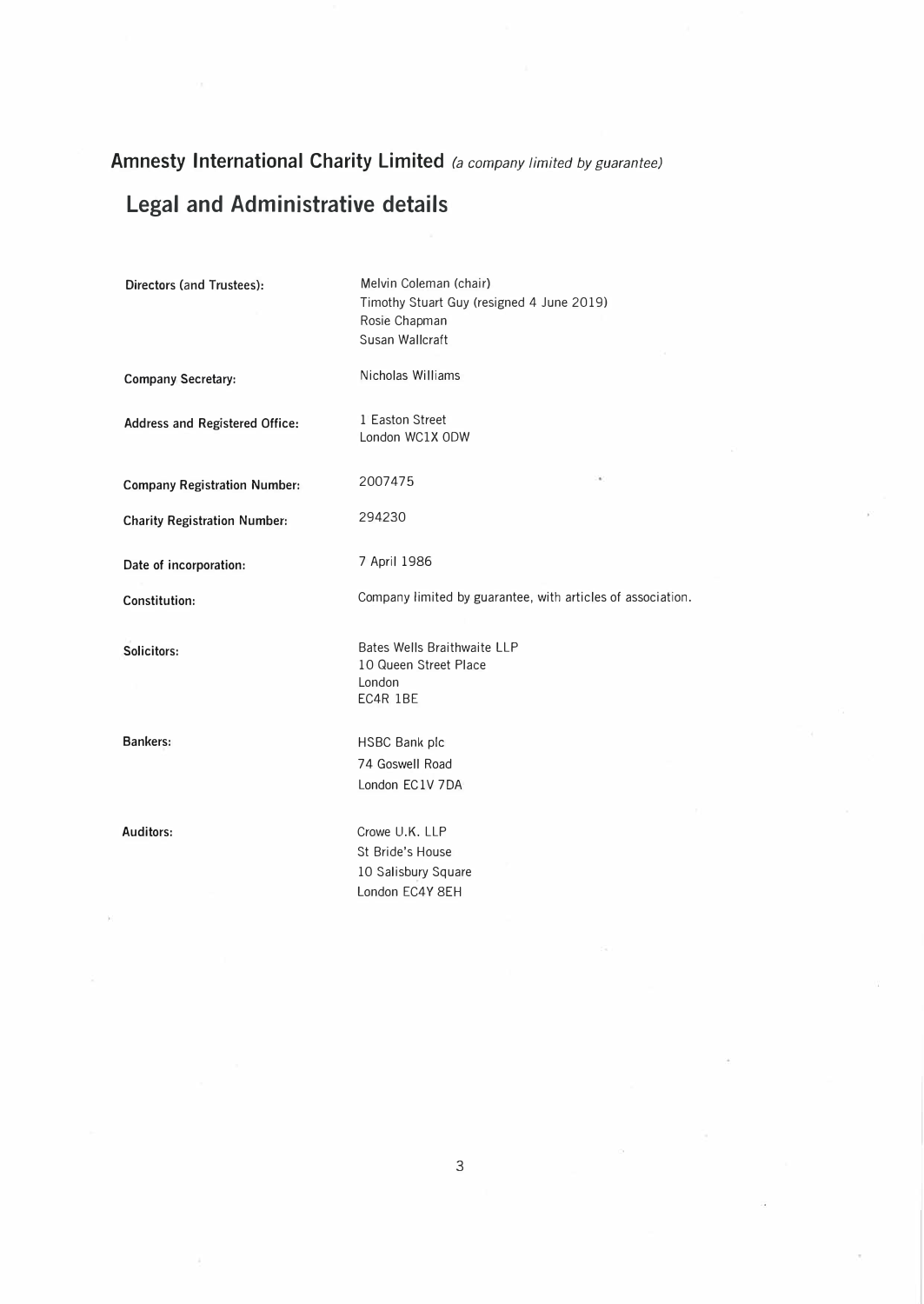## **Trustees' Report for the year ended 31 December 2018**

The Trustees, who are also the Directors of the Charity, present their annual report on the affairs of the Charity, together with the financial statements and auditors' report for the year ended 31 December 2018.

### **1. Structure, Governance and Management**

### **1. 1 Relationship with Amnesty International**

Amnesty International (or Amnesty) is an unincorporated, global movement, which has as its objective "securing the observance of the provisions of the Universal Declaration of Human Rights and other human rights instruments throughout the world".

Amnesty International Charity Limited ('the Charity') was incorporated on 7 April 1986 to undertake charitable human rights activities on behalf of the global movement. The governing documents of the Charity are its Articles of Association, which were updated in December 2017.

In June 2012, Amnesty International Limited ("AIL"), the principal operating entity for Amnesty's International Secretariat ("IS"), was appointed as the sole member of the Charity. The Charity is a subsidiary of AIL and from 2013 has been consolidated into the Group accounts of AIL. The Charity conducts its charitable activities by way of grant funding.

### **1.2 Governance and Management**

The Charity is a company limited by guarantee and does not have share capital. AIL is the sole member of the Charity.

The Trustees are appointed by AIL in consultation with the existing trustees.

New Trustees receive an induction from the Company Secretary shortly after their appointment, covering a general overview of the organization and administrative details; fiduciary responsibilities; and legal and statutory responsibilities. This induction also includes understanding the charity's relationship with AIL and the Amnesty movement.

The Trustees have responsibility for the oversight of the Charity. The Charity carries out its charitable activities by way of grant funding in view of a number of factors including the low overhead costs and flexibility in the application of its funds.

Any conflicts of interest arising out of the Charity's governance structure are managed by the Trustees in accordance with the Charity's conflict management processes and the Charity's articles of association.

The Trustees exercise supervision and control over grant funding and have procedures in place to ensure that they take decisions independently, acting in the best interests of the Charity and that the Charity's funds are applied exclusively for its charitable purposes. The Charity has appointed a Finance and Audit Committee to provide oversight and advice on finance and audit matters.

The Charity undertook a review of its legal and governance structure in 2017 which resulted in (i) improvements to the Charity's memorandum of agreement with AIL on grant procedures; (ii) changes to the Charity's board of trustees; and (iii) updates to the articles of association to strengthen governance and trustee independence.

Building on these changes, during 2018 the Trustees undertook a review of AICL's governance by reference to the Charity Governance Code (the "Code") published in July 2017 and conducted a Board effectiveness review. The Trustees noted a generally good level of compliance by the Charity with the Code across all areas and satisfactory effectiveness. However, to ensure continuous improvement, the Trustees agreed to address several areas of development during 2019, including implementing formal processes to enhance board effectiveness.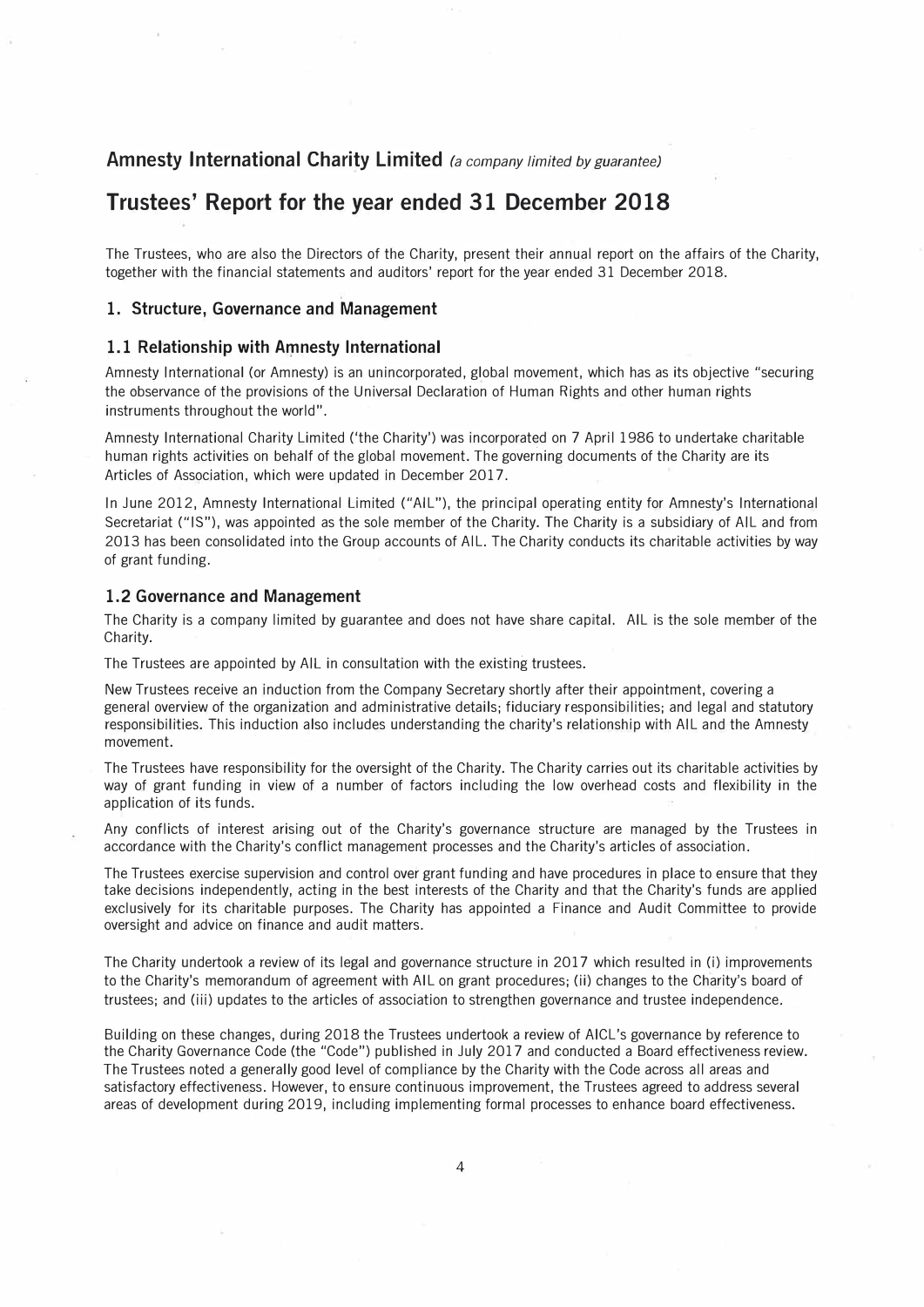### **2. Objectives and Activities**

The Charity's objects are based on the Charity Commission's model object for the advancement of Human Rights, as follows:

Having regard to the Statute for the time being of Amnesty International, the objects for which the Charity is established are to promote human rights (as set out in the Universal Declaration of Human Rights and subsequent United Nations conventions and declarations) throughout the world by all or any of the following means:

- Monitoring abuses of human rights
- Obtaining redress for the victims of human rights abuse
- Relieving need among the victims of human rights abuse
- Research into human rights issues
- Providing technical advice to government and others on human rights matters
- Contributing to the sound administration of human rights law
- Commenting on proposed human rights legislation
- Raising awareness of human rights issues
- Promoting public support for human rights
- Promoting respect for human rights among individuals and corporations
- International advocacy of human rights
- Eliminating infringements of human rights

In 2018 the Charity Trustees agreed to make a grant to AIL on consideration of a number of factors including (a) the two organisations' shared objectives; (b) the likely expectation of donors and (c) the origins of the Charity as part of the wider Amnesty International movement. The specific grant award was made in accordance with the terms of a memorandum of agreement on grant procedures between the Charity and AIL which was updated in March 2017; that agreement sets out a detailed process for provision of grant funding and appropriate controls and restrictions on AIL's use of the Charity's funds for the furtherance of the Charity's charitable objects.

### **3. Public Benefit**

In setting the Charity's objectives and planning the Charity's activities, the Trustees have given careful consideration to the Charity Commission's general guidance on public benefit. The Trustees always ensure that the activities undertaken by the Charity further its charitable objects and aims.

The Charities Act 2006 makes provision for the advancement of human rights as a charitable purpose. The Charity's purposes, and the activities that flow from them are aligned to those summarised in the Charity Commission's guidance publication "RR12 - The Promotion of Human Rights".

### **4. Principal Risks and Uncertainties**

The management of the Charity's activities and the execution of the Charity's strategy are subject to a number of risks.

The Charity's risk register is reviewed and discussed by the Trustees at least three times a year. Risk management is embedded at all levels, and the risks facing the organisation are identified and documented in the risk register through a quarterly internal process. The Trustees ensure that for each risk:

- mitigation procedures are developed
- responsibilities for implementation and review are assigned
- the status is monitored on a regular and timely basis.

The top risk areas in 2018 were assessed as the following: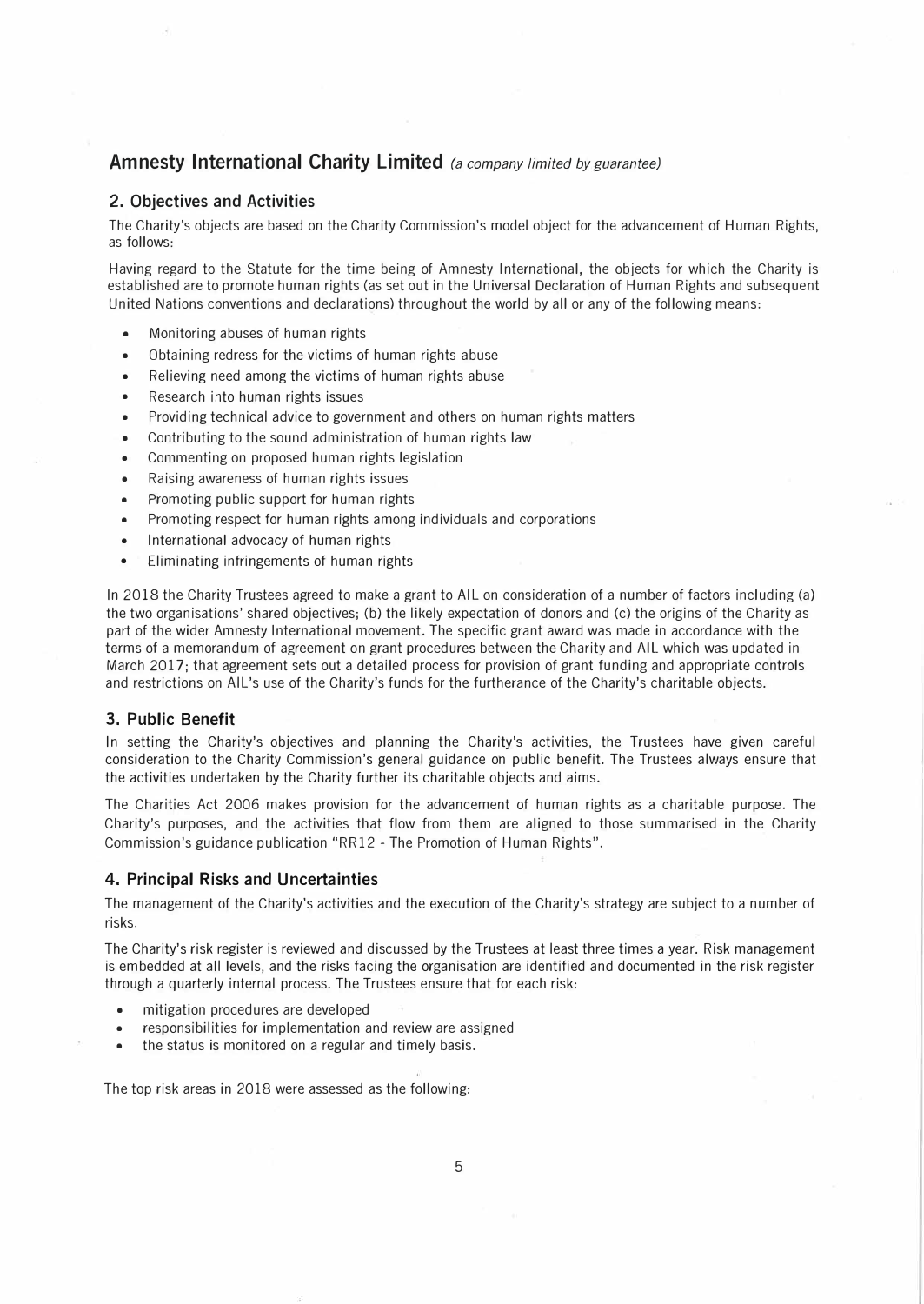### **Reputational risk**

Reputational damage to the Charity may arise from adverse publicity for a number of reasons, including errors or bias in research reports, poor decision making or misconduct by the Trustees, involvement of regulators or actions taken by other parts of the Amnesty International movement, including the staff and officers of the IS. To mitigate this, the Trustees monitor and review AIL's project management processes and reports, ensure good governance practices in accordance with the Code and maintain regular communication channels with AIL and the broader Amnesty movement.

### **Financial risk**

Due to the unpredictable nature of the Charity's income, the Trustees consider a principal risk to be the possibility of commitments exceeding income. To mitigate this, the Trustees maintain an appropriate level of free reserves and agree any future grants on the level of excess free reserves and prudent financial forecasts.

#### **Fraud risk**

Risk that funds granted to AIL may be spent fraudulently, meaning less funds are spent on AICL's charitable objectives. This is mitigated by AICL monitoring and reviewing All's policies and procedures (including internal audit) that are designed to protect against fraud and the organisation's overall fraud resilience strategy, to ensure these are applied to AICL's activities as well.

### **Business continuity risk**

There are two main risks. Loss of the IS's server room due to fire, flood etc. may lead to irretrievable loss of business systems, data or network, which would significantly impact ability of the AIL London and Regional Offices to function and provide services to AICL and/or properly conduct the projects for which AICL has grant funded. Complete loss of the London office for an extended period would seriously reduce the ability for London-based staff to work, including delivery of services for AICL. These risks are mitigated by monitoring and reviewing All's business continuity plan and the Service Level Agreement between AICL and AIL that include provisions for breach of service.

### **5. Achievements and Performance**

In the year to 31 December 2018, the Charity made grants of £867,000 to support specific human rights activities conducted by AIL, which furthered the Charity's charitable objects. In addition, the Charity incurred direct costs of £114,000.

In 2018 AICL provided full or partial grant funding for six projects in Africa and North Korea which aimed to empower people and communities with knowledge about human rights, and work with them to build societies that respect rights at all levels. These projects strive to achieve these outcomes:

- Those defending human rights are safe and supported;
- People know their rights and are empowered to claim them; and
- People can claim their rights to speak out, organize and challenge injustice.

AIL provides six-monthly financial reports to the Charity Trustees on the projects funded by the Charity's grants. Some examples of the achievements arising from these projects are:

- The project supporting North Korean Human Rights Defenders supported the North Korean Now Action and Unity for Human Rights organisations to gather information and input into a UN review of North Korea.
- The project on Protecting Human Rights Defenders in West and Central Africa was able to conduct research on the impact of austerity legislation in Chad and looked at root causes of social discontent which lead to increased social unrest, protests, strikes, critics that are in turn repressed by the authorities. This is the first type of research of its kind at Amnesty. Since the report there was an unprecedented response by the President of Chad acknowledging the issues AIL was bringing to his attention and showing openness to work with AIL to address this.

**Sales**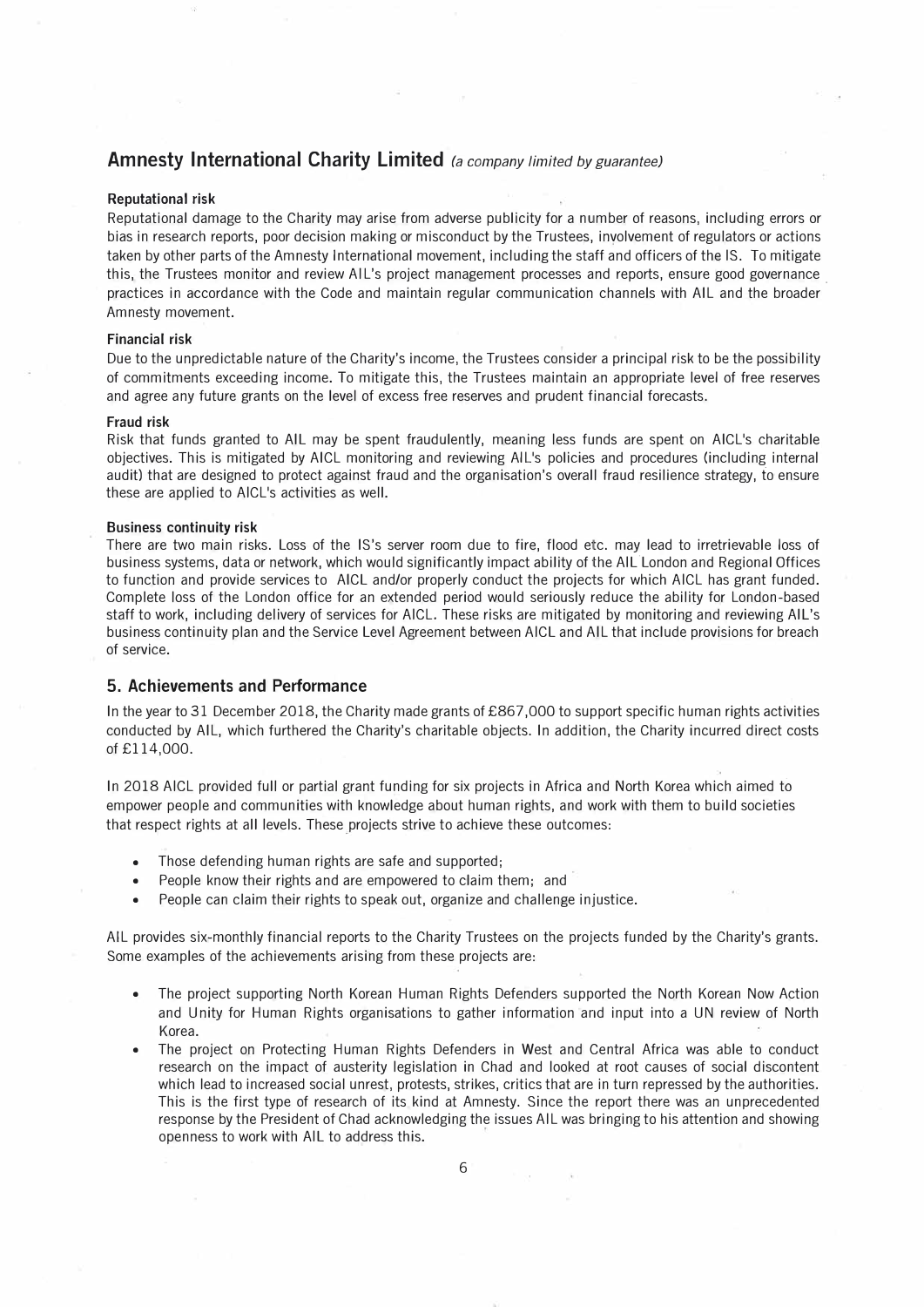• The project on Addressing Root Causes of Human Rights Violations in DRC conducted research on cobalt practices in the DRC and published a report which strongly demonstrated the linkages between the bad exploitation of the country's natural resources, the government's failure to ensure access to basic rights such as education and healthcare, and children's rights.

### **6. Plans for Future Periods**

In 2019 the Charity Trustees will consider further grant proposals. Such grants as the Charity Trustees approve will be in line with grant procedures which take account of best practice and regulatory guidance.

In particular the Charity has approved grants for eight projects in Africa, the Americas, Europe, Iraq and North Korea to support further work on three of AIL's strategic goals as outlined below:

### **Reclaiming Freedom: A world in which everyone knows and can claim their rights**

All's projects under this strategic goal will expand and sustain the human rights movement by empowering people and communities with knowledge about human rights and working with them to build societies that respect rights at all levels. Strategic Goal 1 has three outcomes:

- Those defending human rights are safe and supported;
- People know their rights and are empowered to claim them;
- People can claim their rights to speak out, organize and challenge injustice.

### Securing Equal Rights for All: A world in which human rights and justice are enjoyed without discrimination

All's projects under this strategic goal will work nationally and regionally to protect the rights of groups who are discriminated against on multiple grounds and those deprived of their economic, social and cultural rights. Strategic Goal 2 has three outcomes:

- Discrimination and identity-based violence are reduced;
- Progress towards equality on the basis of gender, sexual orientation, and gender identity and expression is achieved;
- Economic, social and cultural rights are better realized in people's lives.

### Responding to Crises: A world in which people are protected during conflict and crises

All's work under this strategic goal will play a leading role in mobilizing effective action to protect civilians in situations of conflict and crises. AIL will work to ensure that institutions and mechanisms act effectively when civilians are in danger, and people are protected from the effects of irresponsible arms trade and failures to duly restrict the use of explosive weapons in populated areas. We will seek to ensure that borders are never closed for humanitarian aid or those seeking refuge, and that those who need to leave are protected and provided for. Strategic Goal 3 has three outcomes:

- Those responsible for human rights abuses are held accountable and victims have access to justice, truth and reparation;
- People affected by or fleeing conflict, crisis, torture or persecution have access to adequate protection and assistance;
- Civilians are better protected through effective action by national, regional and international institutions and mechanisms.

Some of these grants are supporting projects funded in 2018 as the nature of the projects and desired outcomes often require a sustained activity over a number of years.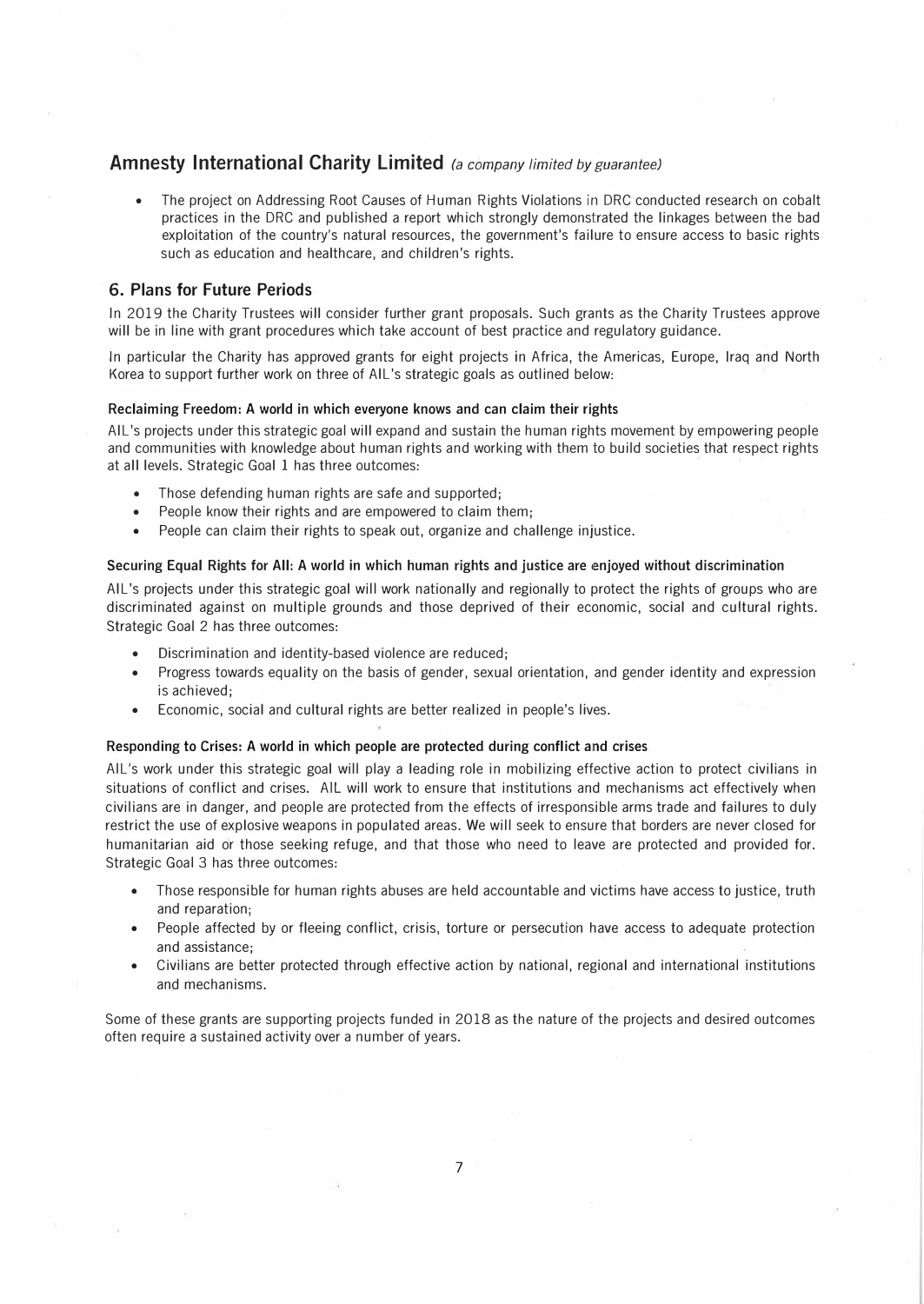### **7. Financial Review**

The results for the Charity show net outgoing resources of £210,000 (2017: £1,101,000). The decrease in net outgoing resources is due to an increase in income (primarily driven by the Gift Aid grant received from AIL in 2018 which the Charity did not receive in 2017) and a reduction in the Charity's grant expenditure.

The principal sources of funding for the Charity in 2018 were legacies and the grant under Gift Aid received from AIL.

As at 31 December 2018, the Charity has net assets of £181,000 (31 December 2017: £391,000) and unrestricted funds totalling £181,000 (31 December 2017: £391,000).

Net cash outflow from operating activities for the year was £359,000 (31 December 2017: £1,114,000); the Charity has net funds of £184,000 as at 31 December 2018 (31 December 2017: £543,000).

#### **Reserves policy**

As at 31 December 2018, total reserves were £181,000 (31 December 2017: £391,000) of which all were unrestricted (31 December 2017: all unrestricted). The level of free reserves of the Charity was £181,000 which is £143,000 in excess of its target.

As the Charity is a grant funding organisation it has no requirement for significant reserves. A target level of reserves has been set at £38,000 to cover annual expenditure outside of grant giving activities and a contingency amount for unforeseen costs required to be met directly by the Charity.

The Trustees anticipate that excess free reserves will be further applied to diaritable activities through grants in 2019 but will be kept under review to ensure this target level of reserves is not exceeded.

#### **Investment policy**

In the situation where it has significant funds the Charity aims to invest such funds in a prudent and ethical manner to enable funding of future activities. During the year, any cash not immediately required for operational work was placed in money market deposit accounts, to maximise interest:. Interest earned was in line with expectations.

### **Going concern**

The Charity is forecast to receive both Gift Aid grants from AIL and donations and legacies from members of the public in 2019. In consideration of the committed expenditure of the Charity and target free reserves, the Trustees believe that the Charity has adequate financial resources and is well placed to manage business risks. The Trustees have a reasonable expectation that the Charity has adequate resources to continue in operational existence for the foreseeable future.

The Trustees believe that there are no material uncertainties that call into doubt the Charity's ability to continue. The accounts have therefore been prepared on the basis that the Charity is a going concern.

#### **Fundraising**

The Charity does not undertake any public fundraising activities and so has not subscribed to any UK fundraising standards or scheme for fundraising regulation. Notwithstanding this position the Charity registered with the UK Fundraising Preference Service in January 2018 following the receipt of suppression requests from members of the public and so as to minimise confusion with the fundraising activities of Amnesty International UK, Amnesty lnternational's membership organisation in the UK.

### **8. Auditors**

As far as each of the Trustees of the Charity at the date of approval of this report is aware, there is no relevant audit information (information needed by the Charity's auditor in connection with preparing the audit report) of which the Charity's auditor is unaware. Each trustee has taken all of the steps that they should have taken as a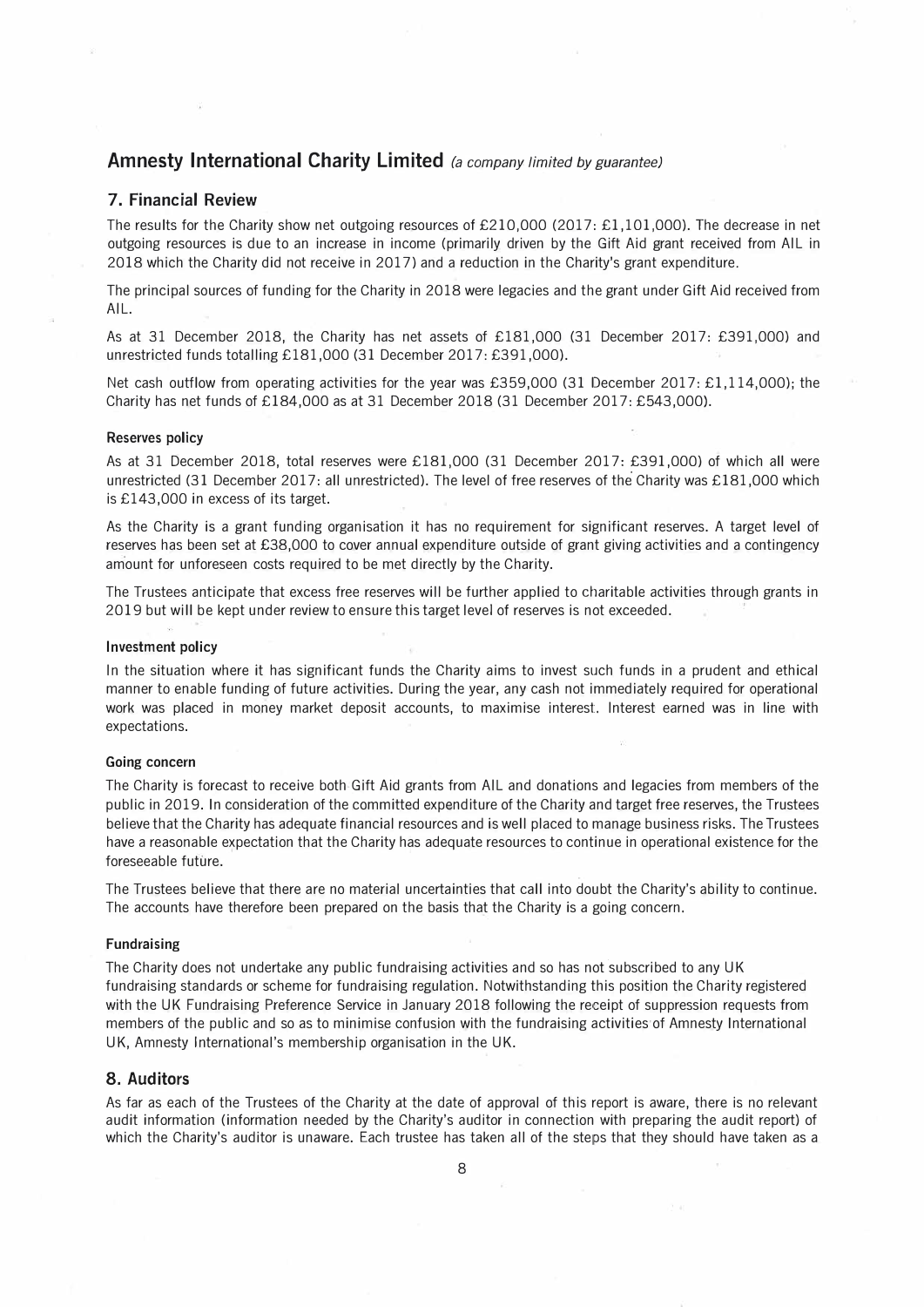trustee in order to make themselves aware of any relevant audit information and to establish that the Charity's auditor is aware of that information. Crowe U.K. LLP has indicated its willingness to be reappointed as statutory auditor for the next financial year.

The report to the trustees has been prepared in accordance with the special provisions relating to companies subject to the small companies regime within part 15 of the Companies Act 2006.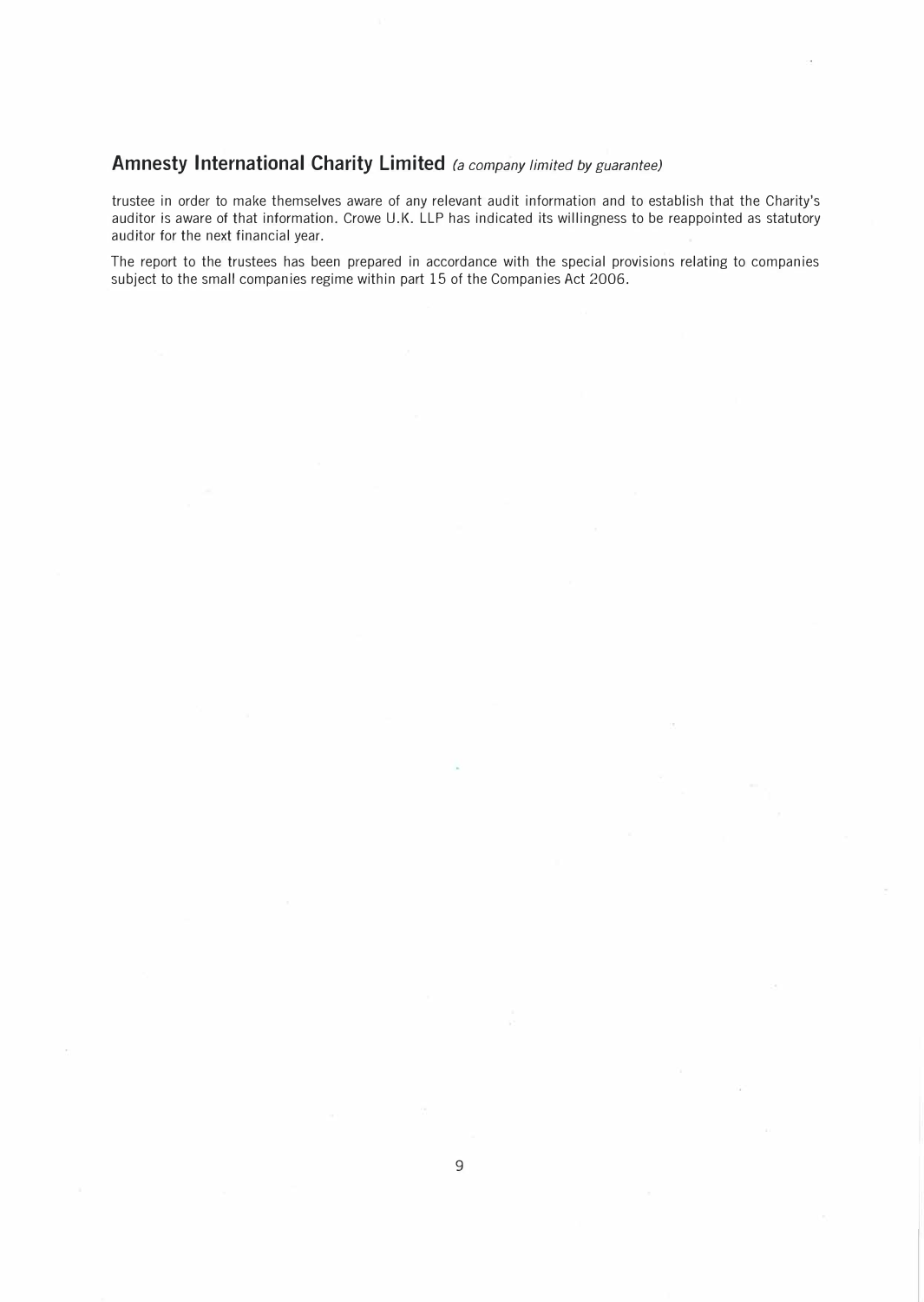## **Statement of Trustees' responsibilities**

The Trustees are responsible for preparing the Trustees' Report and the financial statements in accordance with applicable law arid regulations.

Charity law requires the Trustees to prepare financial statements for each financial period in accordance with FRS 102, The Financial Reporting Standard applicable in the United Kingdom and the Republic of Ireland and applicable law.

Under charity law the Trustees must not approve the financial statements unless they are satisfied that they give a true and fair view of the state of affairs of the Charity and of its net incoming/outgoing resources for that period. In preparing these financial statements, the Trustees are required to:

- select suitable accounting policies and then apply them consistently;
- make judgments and estimates that are reasonable and prudent;
- state whether applicable accounting standards have been followed, subject to any material departures disclosed and explained in the financial statements;
- prepare the financial statements on the going concern basis unless it is inappropriate to presume that the Charity will continue to operate.

The Trustees are responsible for keeping proper accounting records that are sufficient to show and explain the Charity's transactions and disclose with reasonable accuracy at any time the financial position of the Charity and enable them to ensure that the financial statements comply with the Financial Reporting Standard 102 (FRS 102). They are also responsible for safeguarding the assets of the Charity and hence for taking reasonable steps for the prevention and detection of fraud and other irregularities.

The Trustees are responsible for the maintenance and integrity of the corporate and financial information included on Amnesty lnternational's website. Legislation in the United Kingdom governing the preparation and dissemination of financial statements may differ from legislation in other jurisdictions.

The Directors' Report was approved by the board of Trustees on 18<sup>th</sup> July 2019, and is signed as authorised on its behalf by:

Melvin Coleman Trustee

18<sup>th</sup> July 2019 1 Easton Street London WClX 0DW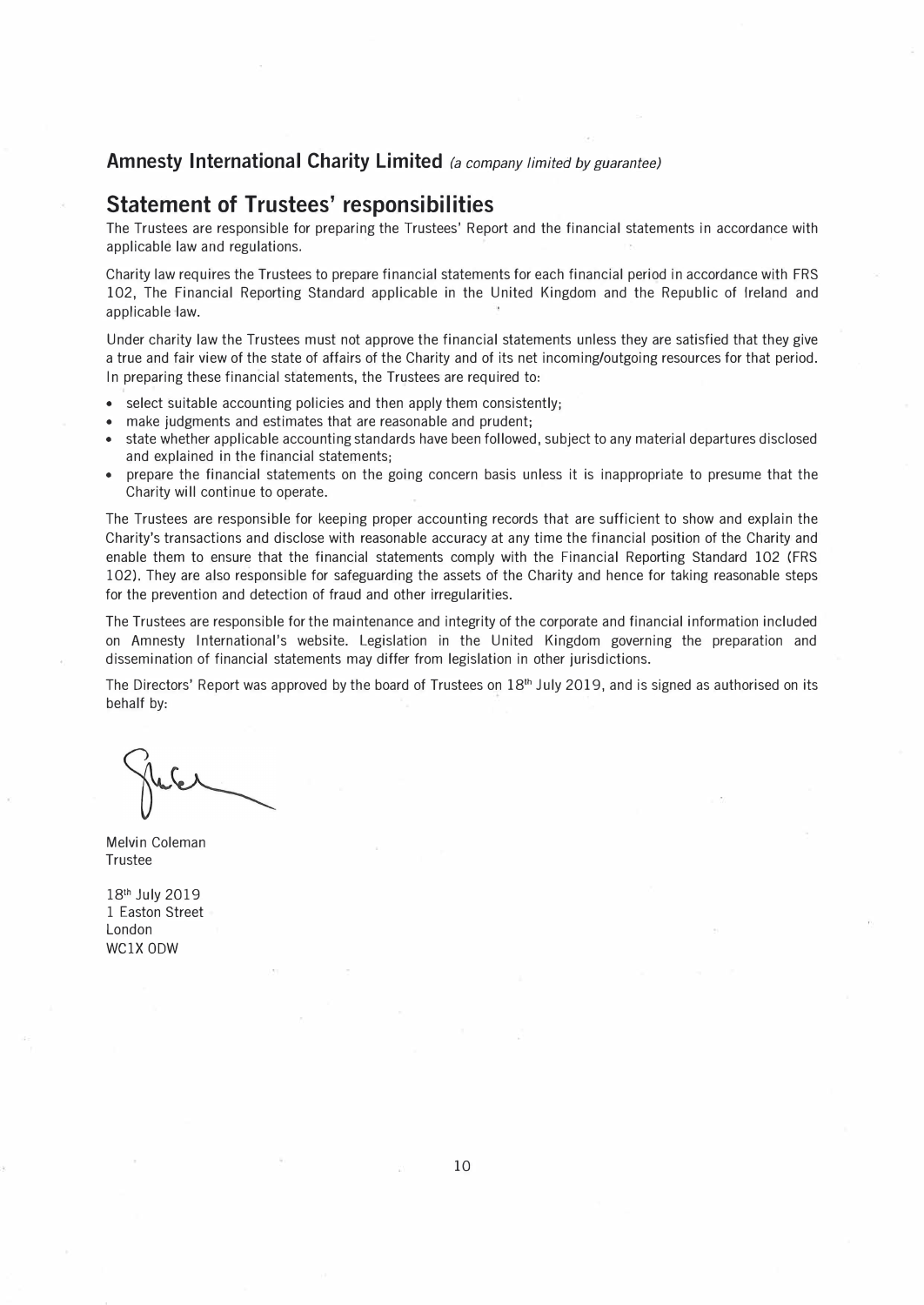## **Independent Auditor's Report to the Members of Amnesty International Charity Limited**

### **Opinion**

We have audited the financial statements of Amnesty International Charity Limited for the year ended 31 December 2018 which comprise of statement of financial position, balance sheet, cash flow statement and notes to the financial statements, including a summary of significant accounting policies. The financial reporting framework that has been applied in their preparation is applicable law and United Kingdom Accounting Standards, including Financial Reporting Standard 102 The Financial Reporting Standard applicable in the UK and Republic of Ireland (United Kingdom Generally Accepted Accounting Practice).

In our opinion the financial statements:

- give a true and fair view of the state of the charitable company's affairs as at 31 December 2018 and of its incoming resources and application of resources, including its income and expenditure for the year then ended;
- have been properly prepared in accordance with United Kingdom Generally Accepted Accounting Practice; and
- have been prepared in accordance with the requirements of the Companies Act 2006.

### **Basis for opinion**

We conducted our audit in accordance with International Standards on Auditing (UK) (ISAs (UK)) and applicable law. Our responsibilities under those standards are further described in the Auditor's responsibilities for the audit of the financial statements section of our report. We are independent of the charitable company in accordance with the ethical requirements that are relevant to our audit of the financial statements in the UK, including the FRC's Ethical Standard, and we have fulfilled our other ethical responsibilities in accordance with these requirements. We believe that the audit evidence we have obtained is sufficient and appropriate to provide a basis for our opinion.

#### **Conclusions relating to going concern**

We have nothing to report in respect of the following matters in relation to which the ISAs (UK) require us to report to you where:

- the trustees' use of the going concern basis of accounting in the preparation of the financial statements is not appropriate; or
- the trustees have not disclosed in the financial statements any identified material uncertainties that may cast significant doubt about the charitable company's ability to continue to adopt the going concern basis of accounting for a period of at least twelve months from the date when the financial statements are authorised for issue.

### **Other information**

The trustees are responsible for the other information. The other information comprises the information included in the annual report, other than the financial statements and our auditor's report thereon. Our opinion on the financial statements does not cover the other information and, except to the extent otherwise explicitly stated in our report, we do not express any form of assurance conclusion thereon.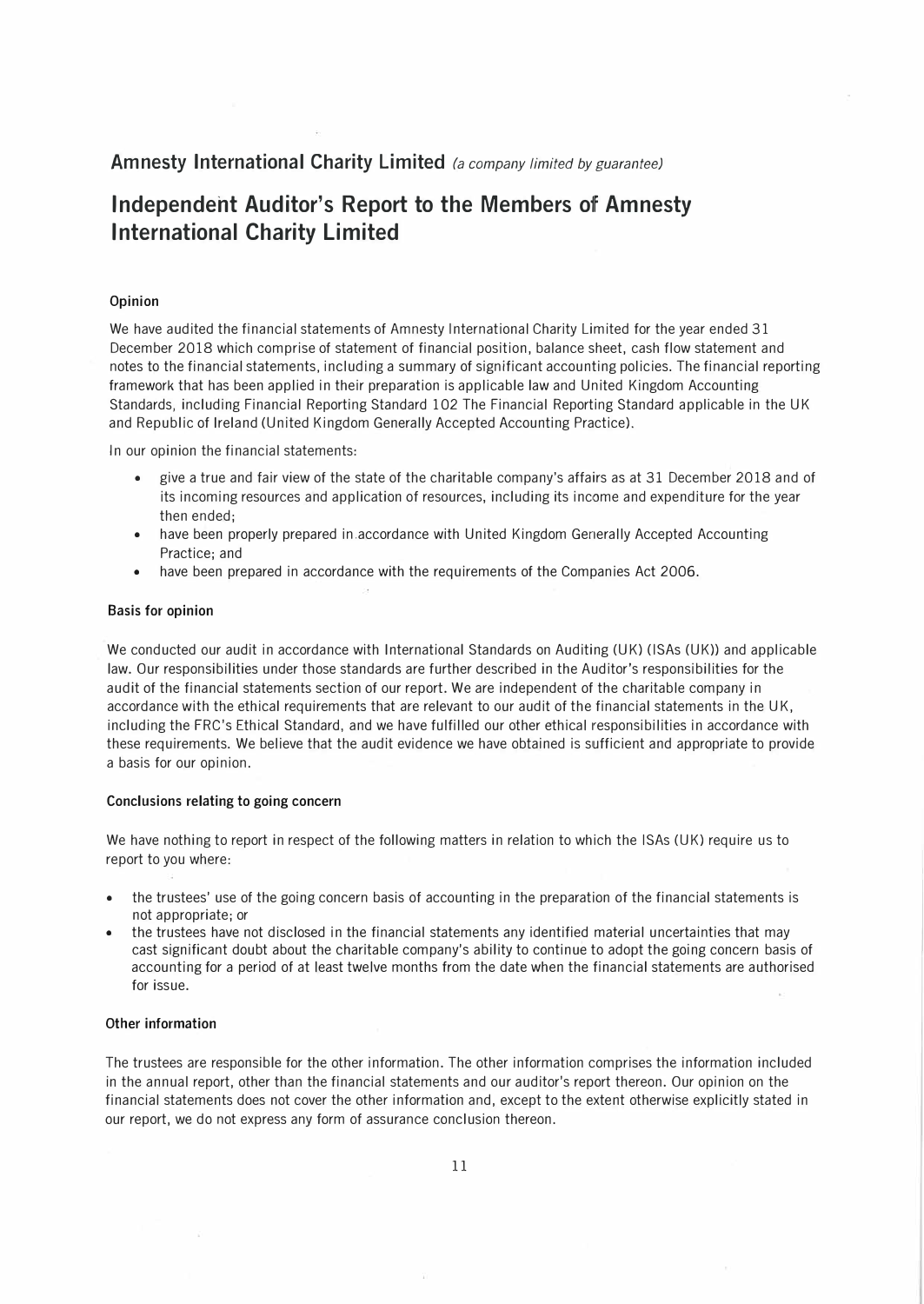In connection with our audit of the financial statements, our responsibility is to read the other information and, in doing so, consider whether the other information is materially inconsistent with the financial statements or our knowledge obtained in the audit or otherwise appears to be materially misstated. If we identify such material inconsistencies or apparent material misstatements, we are required to determine whether there is a material misstatement in the financial statements or a material misstatement of the other information. If, based on the work we have performed, we conclude that there is a material misstatement of this other information, we are required to report that fact.

We have nothing to report in this regard.

### **Opinions on other matters prescribed by the Companies Act 2006**

In our opinion based on the work undertaken in the course of our audit

- the information given in the trustees' report, which includes the directors' report prepared for the purposes of company law, for the financial year for which the financial statements are prepared is consistent with the financial statements; and
- the directors' report included within the trustees' report have been prepared in accordance with applicable legal requirements.

### **Matters on which we are required to report by exception**

In light of the knowledge and understanding of the charitable company and its environment obtained in the course of the audit, we have not identified material misstatements in the directors' report included within the trustees' report.

We have nothing to report in respect of the following matters in relation to which the Companies Act 2006 requires us to report to you if, in our opinion:

- adequate accounting records have not been kept; or
- the financial statements are not in agreement with the accounting records and returns; or
- certain disclosures of trustees' remuneration specified by law are not made; or.
- we have not received all the information and explanations we require for our audit; or
- the trustees were not entitled to prepare the financial statements in accordance with the small companies regime and take advantage of the small companies exemption in preparing the trustees' report.

### **Responsibilities of trustees**

As explained more fully in the trustees' responsibilities statement, the trustees (who are also the directors of the charitable company for the purposes of company law) are responsible for the preparation of the financial statements and for being satisfied that they give a true and fair view, and for such internal control as the trustees determine is necessary to enable the preparation of financial statements that are free from material misstatement, whether due to fraud or error.

In preparing the financial statements, the trustees are responsible for assessing the charitable company's ability to continue as a going concern, disclosing, as applicable, matters related to going concern and using the going concern basis of accounting unless the trustees either intend to liquidate the charitable company or to cease operations, or have no realistic alternative but to do so.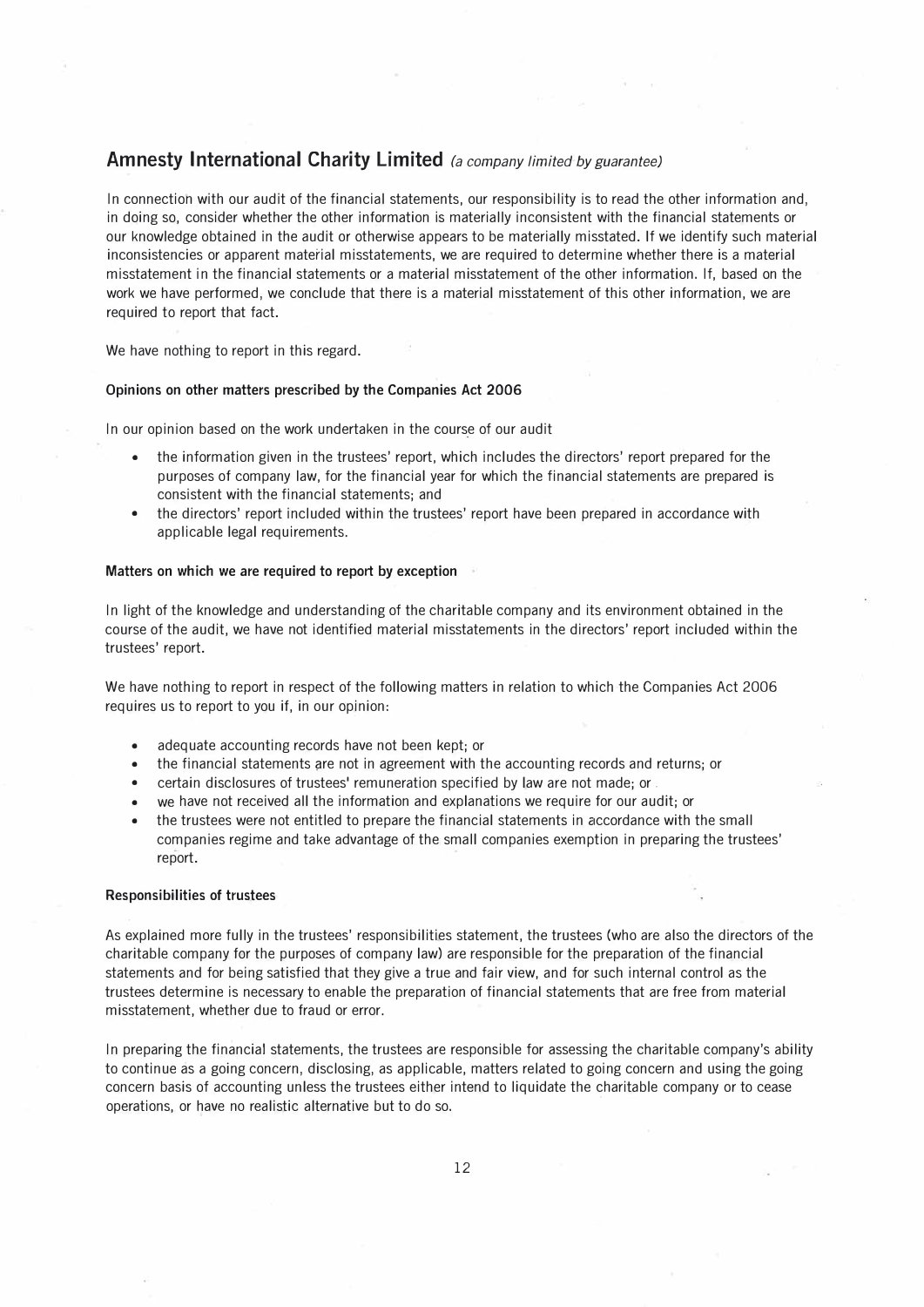### **Auditor's responsibilities for the audit of the financial statements**

Our objectives are to obtain reasonable assurance about whether the financial statements as a whole are free from material misstatement, whether due to fraud or error, and to issue an auditor's report that includes our opinion. Reasonable assurance is a high level of assurance, but is not a guarantee that an audit conducted in accordance with ISAs (UK) will always detect a material misstatement when it exists.

Misstatements can arise from fraud or error and are considered material if, individually or in the aggregate, they could reasonably be expected to influence the economic decisions of users taken on the basis of these financial statements.

A further description of our responsibilities for the audit of the financial statements is located on the Financial Reporting Council's website at: www.frc.org.uk/auditorsresponsibilities. This description forms part of our auditor's report.

### **Use of our report**

This report is made solely to the charitable company's members, as a body, in accordance with Chapter 3 of Part 16 of the Companies Act 2006. Our audit work has been undertaken so that we might state to the charitable company's members those matters we are required to state to them in an auditor's report and for no other purpose. To the fullest extent permitted by law, we do not accept or assume responsibility to anyone other than the charitable company and the charitable company's members as a body, for our audit work, for this report, or for the opinions we have formed.

Nicola May Senior Statutory Auditor For and on behalf of Crowe U.K. LLP Statutory Auditor London

14 August

2019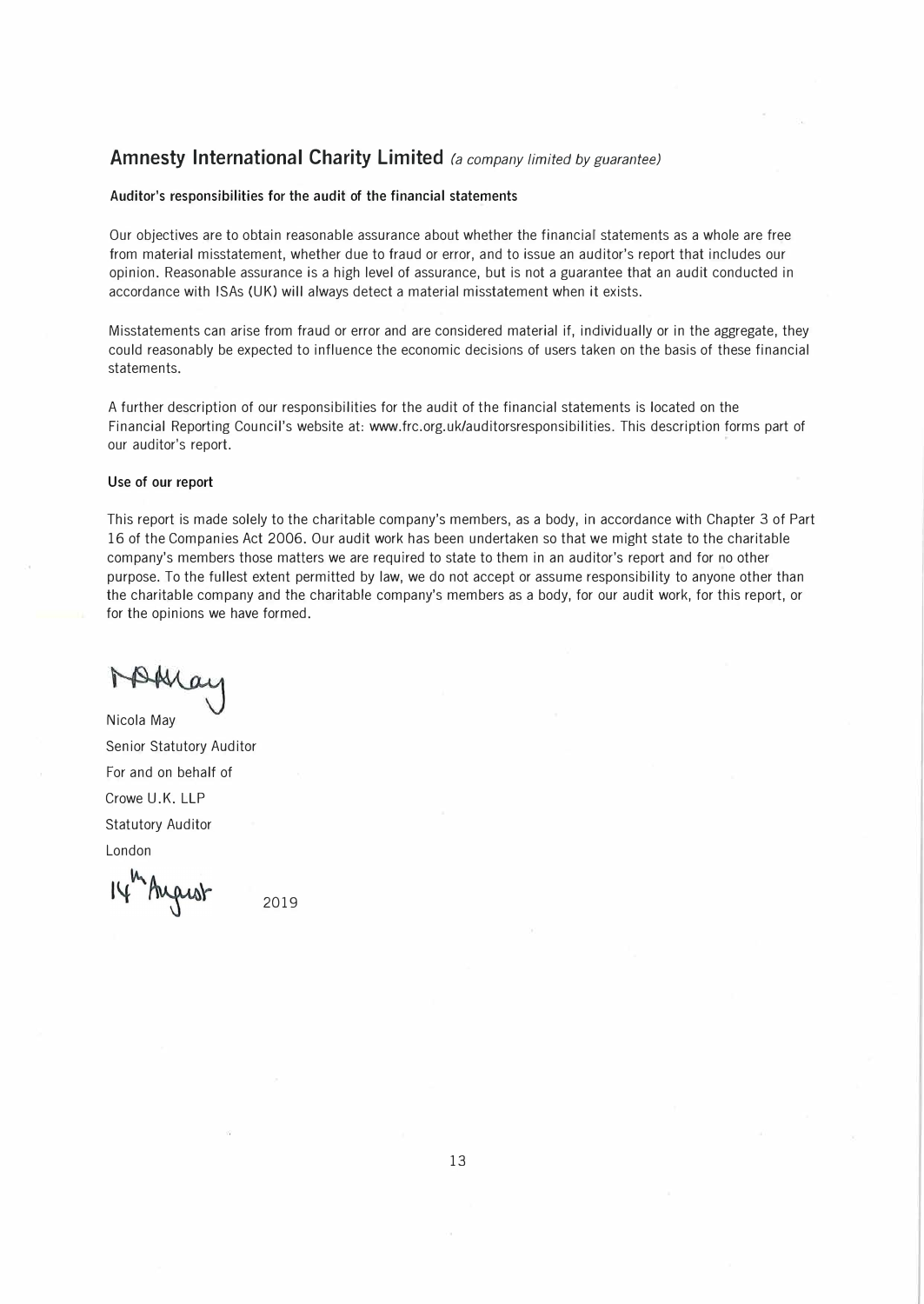## **Statement of Financial Activities (Incorporating the Income and Expenditure Account) For the year ended 31 December 2018**

| ÷,                                               | <b>Notes</b> | Unrestricted<br><b>Funds</b><br>2018<br>£'000 | Total<br><b>Funds</b><br>2018<br>£'000 | Total<br><b>Funds</b><br>2017<br>£'000 |
|--------------------------------------------------|--------------|-----------------------------------------------|----------------------------------------|----------------------------------------|
| Incoming resources from generated funds          |              |                                               |                                        |                                        |
| Voluntary income                                 | 4            | 770                                           | 770                                    | 268                                    |
| Investment income                                |              | 1                                             | 1                                      |                                        |
| <b>Total incoming resources</b>                  |              | 771                                           | 771                                    | 268                                    |
| Resources expended                               |              |                                               |                                        |                                        |
| Charitable activities                            | 5            | (981)                                         | (981)                                  | (1, 365)                               |
| Investment expenditure                           |              |                                               |                                        | (4)<br>a.                              |
| Total resources expended                         |              | (981)                                         | (981)                                  | (1, 369)                               |
|                                                  |              |                                               |                                        |                                        |
| Net outgoing resources                           |              | (210)                                         | (210)                                  | (1, 101)                               |
| Fund balances brought forward at start of period |              | 391                                           | 391                                    | 1,492                                  |
| Fund balances brought forward at end of period   |              | 181                                           | 181                                    | 391                                    |

All amounts relate to continuing activities.

The notes on pages 17 to 23 form part of these financial statements.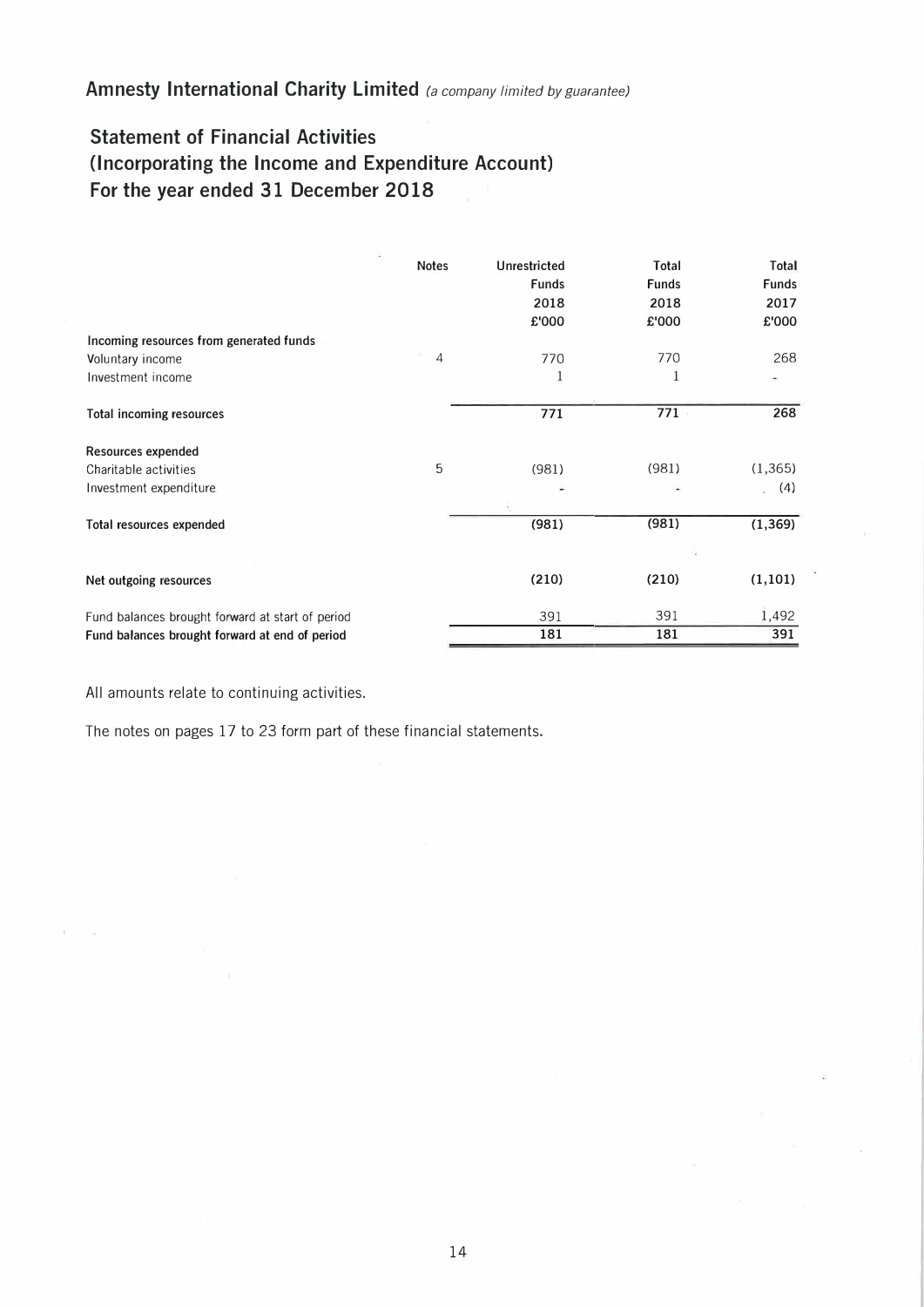## **Balance Sheet**

## **As at 31 December 2018**

*Company No: 2007475 Charity No: 294230* 

|                                                                   | <b>Notes</b> | 2018  | 2017  |
|-------------------------------------------------------------------|--------------|-------|-------|
|                                                                   |              | £'000 | £'000 |
| <b>Current assets</b>                                             |              |       |       |
| Investments                                                       | 10           | 91    | 290   |
| Cash at bank and in hand                                          |              | 93    | 253   |
|                                                                   |              | 184   | 543   |
| Creditors: amounts falling due within one year                    | 11           | (3)   | (152) |
| Net currents assets, total assets less liabilities and net assets |              | 181   | 391   |
|                                                                   |              |       |       |
| <b>Funds</b>                                                      |              |       | S¥.   |
| Unrestricted funds                                                | 14           | 181   | 391   |
| <b>Total Funds</b>                                                |              | 181   | 391   |

Approved by the board of directors on 18 July 2019 and signed on its behalf by:

 $\mathbf{r}$ 

**MelviV** Coleman Trustee

The notes on pages 17 to 23 form part of these financial statements.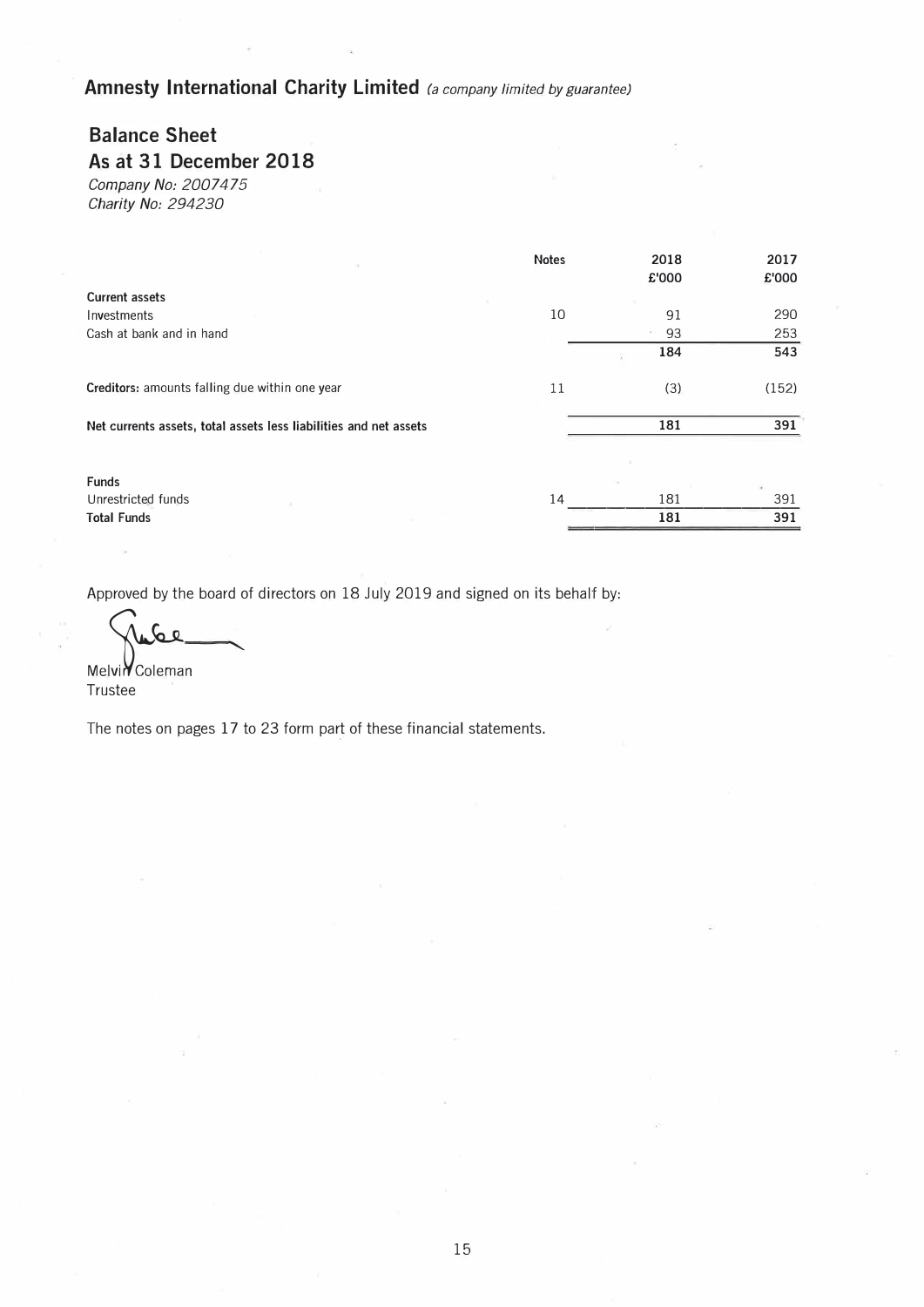## **Cash Flow Statement For the period ended 31 December 2018**

|                                                                   | 2018  | 2017     |
|-------------------------------------------------------------------|-------|----------|
|                                                                   | £'000 | £'000    |
| Cash flows from operating activities                              |       |          |
| Net expenditure for the reporting period                          | (210) | (1, 101) |
| Adjustments for:                                                  |       |          |
| Decrease in debtors                                               |       | 4        |
| Decrease in creditors                                             | (149) | (17)     |
| Net cash used in operating activities                             | (359) | (1, 114) |
| Cash flows from investing activities                              |       |          |
| Sale of short term investments                                    | 199   | 299      |
| Net cash provided by investing activities                         | 199   | 299      |
| Cash flows from financing activities                              |       |          |
| Decrease in cash at bank and in hand                              | (160) | (815)    |
| Cash at bank and in hand at the beginning of the reporting period | 253   | 1,068    |
| Cash at bank and in hand at the end of the reporting period       | 93    | 253      |

The notes on pages 17 to 23 form part of these financial statements.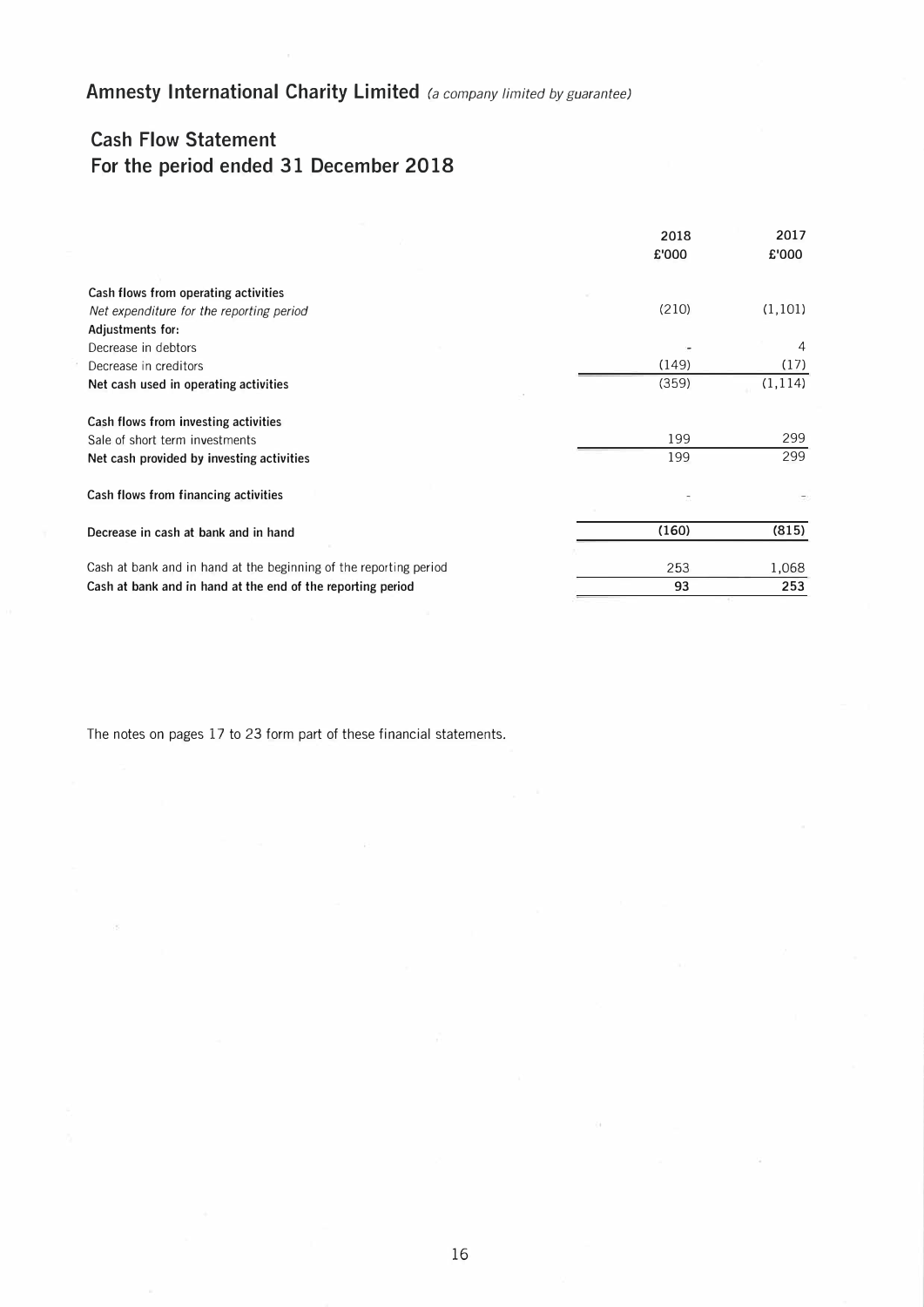## **Notes to the financial statements**

### **for the period ended 31 December 2018**

### **1 Company Information**

Amnesty International Charity Limited is a charity limited by guarantee, incorporated in England and Wales under company number 2007475 and charity number 294230. Its registered office is 1 Easton Street, London, WClX 0DW. Amnesty International Charity Limited is a not for profit organisation whose activities are intended to be for the public benefit.

### **2 Basis of Accounting**

### **Basis of preparation**

The accounts (financial statements) have been prepared in accordance with the Statement of Recommended Practice: Accounting and Reporting by Charities preparing their accounts in accordance with the Financial Reporting Standard applicable in the UK and Republic of Ireland (FRS 102) issued on 16 July 2015 and the Financial Reporting Standard applicable in the United Kingdom and Republic of Ireland (FRS 102) and the Charities Act 2011 and UK Generally Accepted Practice as it applies from 1 January 2015.

The accounts (financial statements) have been prepared to give a 'true and fair' view and have departed from the Charities (Accounts and Reports) Regulations 2008 only to the extent required to provide a 'true and fair view'. This departure has involved following Accounting and Reporting by Charities preparing their accounts in accordance with the Financial Reporting Standard applicable in the UK and Republic of Ireland (FRS 102) issued on 16 July 2014 rather than the Accounting and Reporting by Charities: Statement of Recommended Practice effective from 1 April 2005 which has since been withdrawn.

### **Going Concern**

After making enquires, the Trustees are not aware of material uncertainties that cast doubt on going concern and have a reasonable expectation that the company has adequate resources to continue its activities for the foreseeable future as reflected in the Trustees Report. Accordingly, they continue to adopt the going concern basis in preparing the financial statements.

#### **Scope**

These financial statements only reflect the activities of Amnesty International Charity Limited. They do not include the activities of AIL, or of the sections of the Amnesty International movement, as these are all separate legal entities that are neither owned nor controlled by the Charity.

The principal accounting policies are summarised below. They have all been applied consistently throughout the current and preceding years.

### **3 Accounting Policies**

#### **Incoming resources**

Income is accounted for on an accruals basis in the period in which the charity is entitled to income where the amount can be measured with reasonable certainty.

### **Legacies**

Legacies are recognised when the Charity has entitlement, receipt is probable and the amount is quantifiable.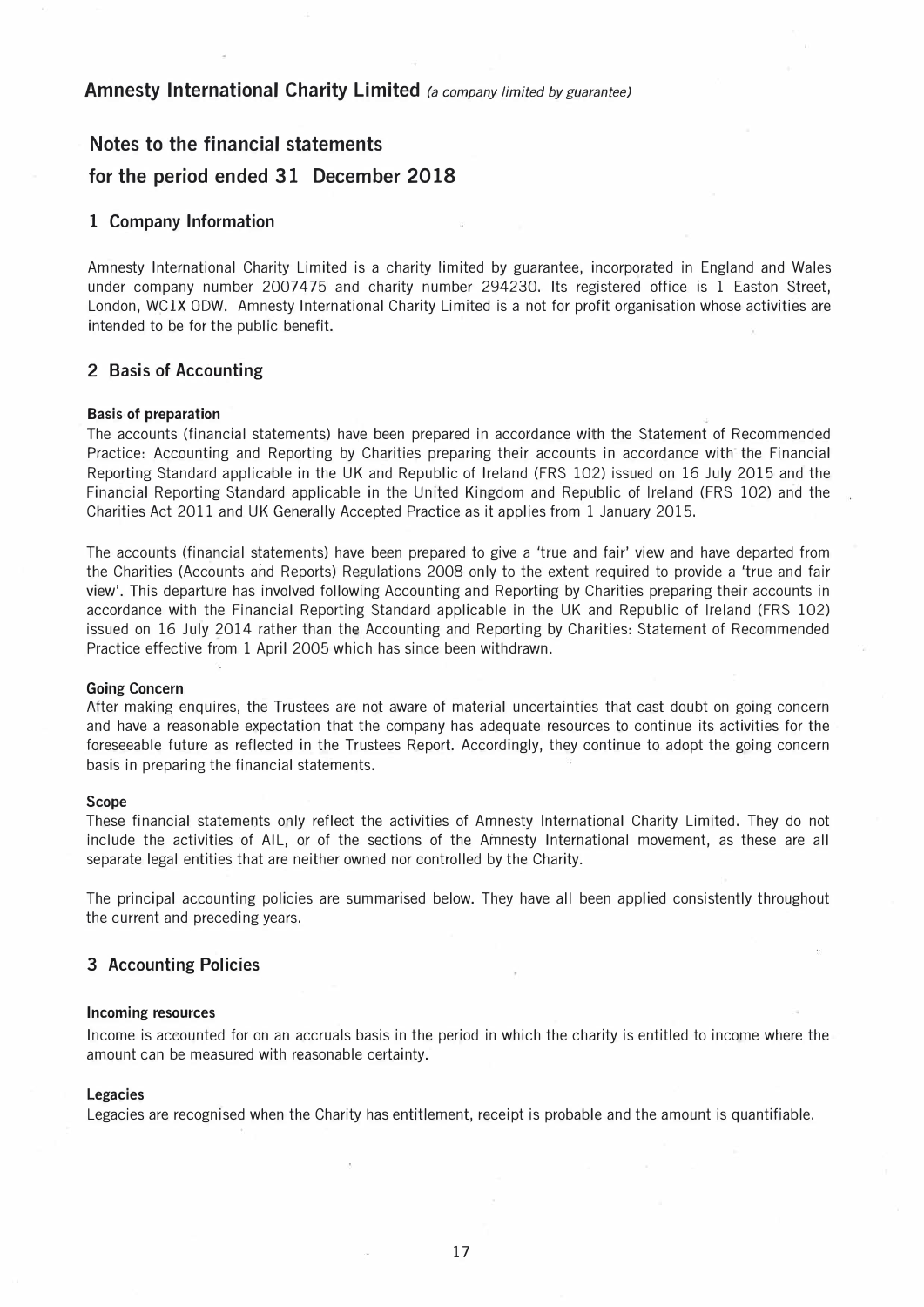## **3 Accounting Policies {continued)**

### **Grants**

Where no performance conditions relating to the receipt of incoming resources are set then restricted grant revenue is recognised when receivable (when the conditions of entitlement, probability and measurability have been met).

Where the receipt of incoming resources relating to a restricted grant is dependent on certain contractual performance conditions, revenue is only recognised when these expenditure conditions have been met. Where grants are subject to donor imposed conditions which specify the time period in which expenditure can take place and there exist detailed expenditure budgets with explicit timescales (that have been agreed by the grantor and grantee), then incoming resources are matched with expenditure such that revenue relating to expenditure in future periods is recorded as deferred revenue when received.

### **Investments**

Investments, which relate to money market deposits, are carried at cost.

### **Fund accounting**

The Charity maintains the following types of fund:

- Restricted: where the donor has specified that the donation be used for a particular purpose.
- Unrestricted: for use by the Trustees to further the Charity's objects.

### **Resources expended**

Resources expended are accounted for on an accruals basis and are recognised in the period to which they relate, and include an element of VAT which cannot be recovered. Liabilities are recognised as resources expended as soon as there is a legal or constructive obligation committing the Charity to the expenditure.

**Charitable activities** comprise funding awarded to further the objectives and activities detailed in section 2 of the Trustees Report.

### **Irrecoverable VAT**

Irrecoverable VAT is included in the costs recharged by AIL where it is incurred.

### **Foreign currency**

Assets and liabilities denominated in foreign currencies are translated at the rate of exchange ruling at the balance sheet date. Transactions in foreign currencies are translated at the rate of exchange ruling at the date of the transaction.

Foreign exchange gains and losses arise mainly on the conversion and translation of income received and are held in the Charity's bank accounts. As such the net gain or loss is included within incoming resources in the Statement of Financial Activities.

### **Cash and Cash equivalents**

Cash and cash equivalents include cash held in current accounts, and liquid resources comprising short-term deposits with banks which mature within 12 months of date of inception.

### **Accounting estimations**

In the application of the charity's accounting policies, Trustees are required to make judgements, estimates and assumptions about the carrying values of assets and liabilities that are not readily apparent from other sources. The estimates and underlying assumptions are based on historical experience and other factors that are considered to be relevant. Actual results may differ from these estimates.

The estimates and underlying assumptions are reviewed on an on-going basis. Revisions to accounting estimates are recognised in the period in which the estimate is revised if the revision affects only that period or in the period of the revision and future periods if the revision affects the current and future periods.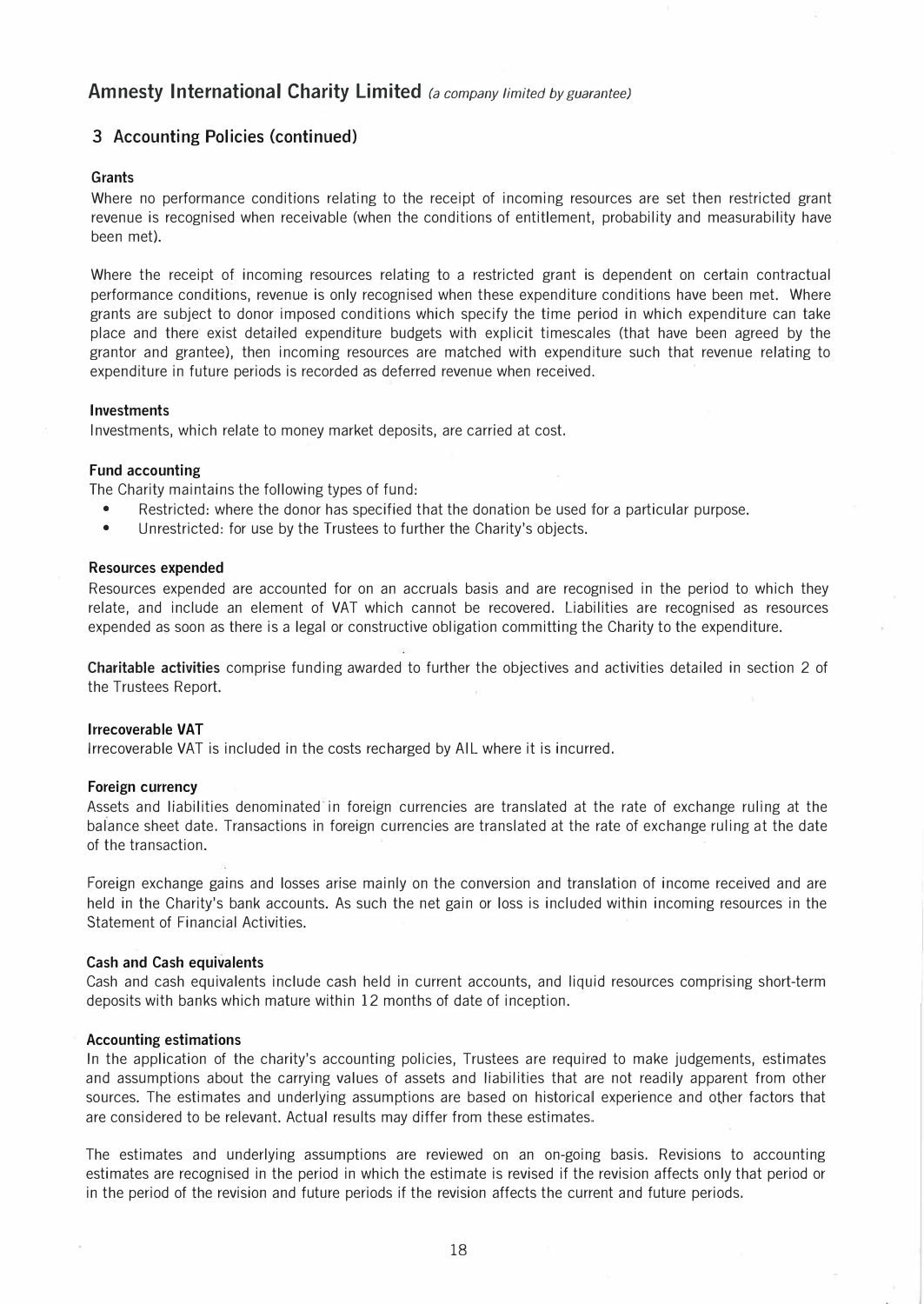### **3 Accounting Policies (continued)**

In the view of the Trustees, no assumptions concerning the future or estimation uncertainty affecting assets and liabilities at the balance sheet date are likely to result in a material adjustment to their carrying amounts in the next financial year.

### **Financial Instruments**

Amnesty International Charity Limited has financial assets and financial liabilities of a kind that qualify as basic financial instruments. Basic financial instruments are initially recognised at transaction value and subsequently measured at amortised cost using the effective interest method. Financial assets held at amortised cost comprise cash and bank and in hand. Financial liabilities held at amortised cost comprise trade and other creditors.

### **4 Donations and Legacies**

|                                                         | Unrestricted | Total        | <b>Total</b> |
|---------------------------------------------------------|--------------|--------------|--------------|
|                                                         | Funds        | <b>Funds</b> | <b>Funds</b> |
|                                                         | 2018         | 2018         | 2017         |
|                                                         | £'000        | £'000        | £'000        |
|                                                         |              |              |              |
| Donations and legacies                                  | 376          | 376          | 268          |
| Grant under Gift Aid from Amnesty International Limited | 300          | 300          | ۲            |
| Service fee charged to Amnesty International Limited    | 94           | 94           |              |
| <b>Total donations and legacies</b>                     | 770          | 770          | 268          |

### **5 Resources Expended**

| <b>Total charitable activities</b>    | 867           | 114     | 981          | 1,365        |
|---------------------------------------|---------------|---------|--------------|--------------|
| Research into human rights violations | 867           | 114     | 981          | 1,365        |
|                                       | 2018          | 2018    | 2018         | 2017         |
|                                       | £'000         | £'000   | £'000        | £'000        |
|                                       | <b>Direct</b> | Support | Total        | Total        |
|                                       | Costs         | Costs   | <b>Funds</b> | <b>Funds</b> |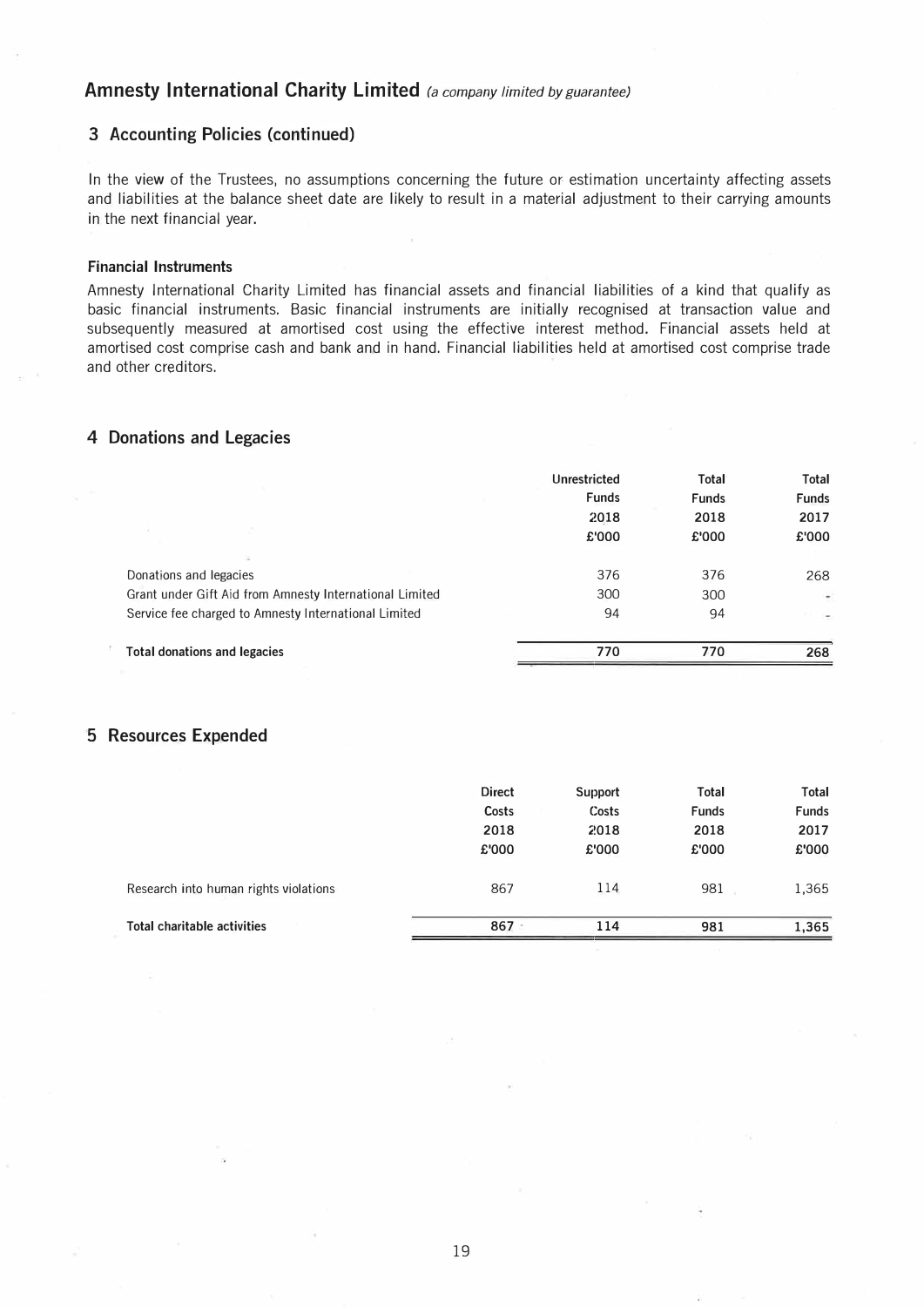### **6 Support Costs**

|                                                        | 2018<br>Charitable<br>activities<br>£'000 | 2018<br><b>Total</b><br>£'000 | 2017<br>Total<br>£'000 |
|--------------------------------------------------------|-------------------------------------------|-------------------------------|------------------------|
| Occupancy costs                                        | 94                                        | 94                            | 87                     |
| Professional fees                                      | 4                                         | 4                             | 6                      |
| Service fee charged from Amnesty International Limited | 16                                        | 16                            |                        |
|                                                        | 114                                       | 114                           | 93                     |

Support costs in 2018 are only directly incurred by the Charity.

The Auditors' remuneration for the Charity is £3,100 + VAT (2017: £3,000 + VAT) There were no other Governance costs in 2018 (2017: Nil).

## **7 Grants**

The Charity granted funds to AIL in the period to perform charitable work on behalf of the Charity; the figure granted was £867,000 in 2018 (2017: £1,272,000).

### **8 Employees and Directors**

The Charity had no employees during the year (2017: nil). Related costs are borne by AIL and, from 2018, recharged to the Charity as a service charge. Employee costs recharged to the Charity in 2018 were £11,000. In 2017, the employee costs were borne by AIL and not recharged to the Charity. These amounted to £11,000.

The Trustees of the Charity did not receive any remuneration during the period (2017: nil) from the Charity for their services as directors and Trustees of the Charity.

One Trustee incurred travel expenses of £311 during the year (2017: £235) which were reimbursed by Amnesty International Limited on behalf of the Charity.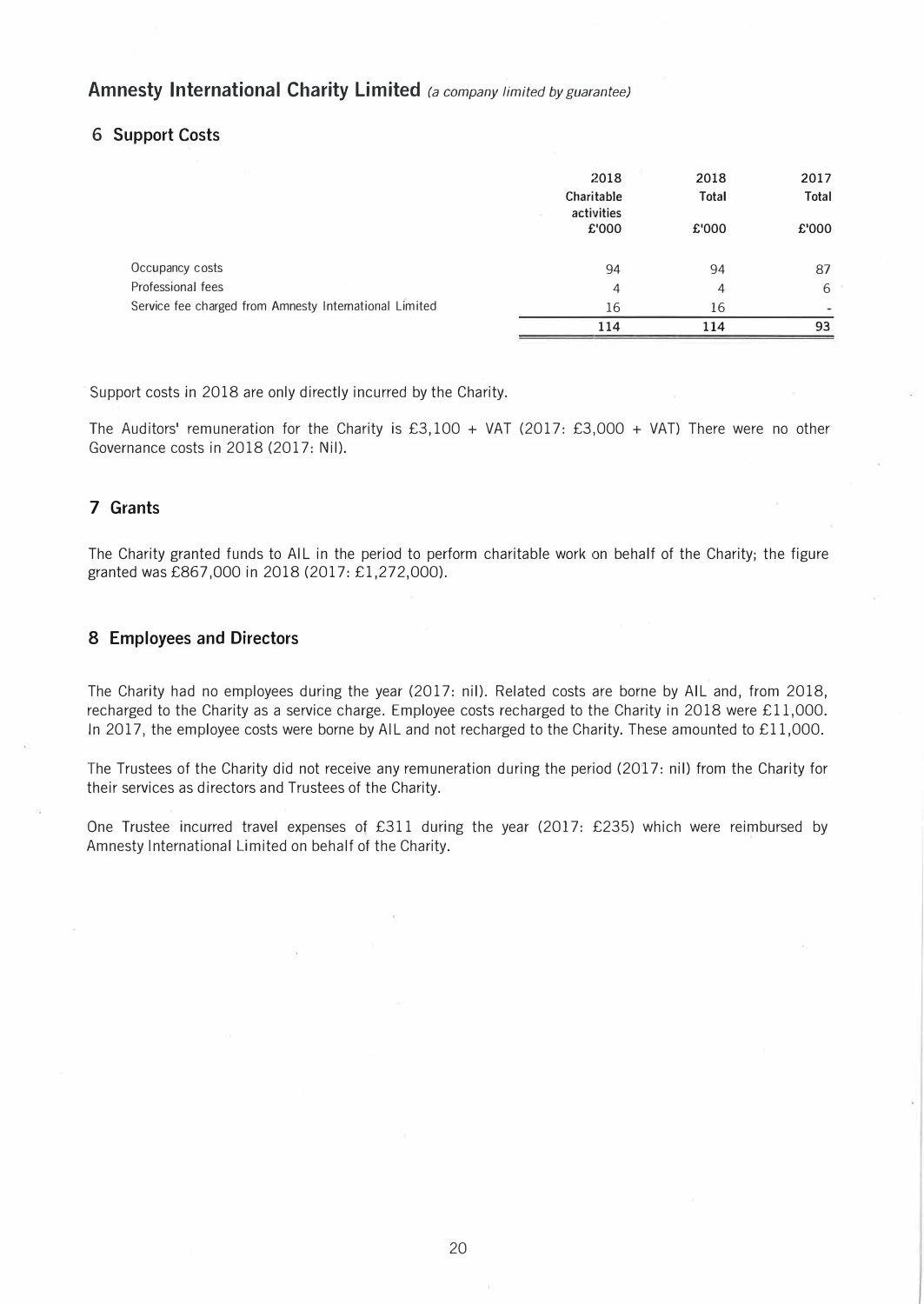## **9 Taxation**

As a charity, Amnesty International Charity Limited is exempt from tax on income and gains under sections 466 to 493 of the Corporation Tax Act 2010, to the extent that all income is applied for charitable purposes. No tax charges have arisen in the charity in the current or prior year.

### **10 Investments**

|                                   | 2018<br>£'000 | 2017<br>£'000 |
|-----------------------------------|---------------|---------------|
| Carrying value at start of period | 290           | 589           |
| Disposal of investments at cost   | (199)         | (299)         |
| Carrying value at end of period   | 91            | 290           |

Investments comprise money market deposits.

## **11 Creditors**

|                                             | 2018<br>£'000 | 2017<br>£'000 |
|---------------------------------------------|---------------|---------------|
| Accruals<br>Carrying value at end of period |               | 152<br>152    |

Creditors comprise accrued professional costs at 31 December 2018. Creditors comprised accrued grant commitments to AIL, accrued occupancy costs and accrued professional costs at 31 December 2017.

## **12 Financial Instruments**

At the balance sheet date the charity held financial assets at amortised cost of £184,000 (2017: £543,000) and financial liabilities at amortised cost of £3,000 (2017: £152,000).

### 13 Parent Entity

Amnesty International Charity Limited (AICU is a registered charity and undertakes certain of those aspects of the work of the Amnesty International which are charitable under the law of England and Wales. The charity is considered a subsidiary of AIL, as AIL is the sole member of the charity, and appoints the charity's Trustees.

Amnesty International Limited (AIU is a limited liability company in England and Wales under number 1606776 and its registered office is 1 Easton Street, London, WClX 0DW. Consolidated accounts can be obtained from this address. Amnesty International Limited is a not for profit organisation whose activities are intended to be for the public benefit.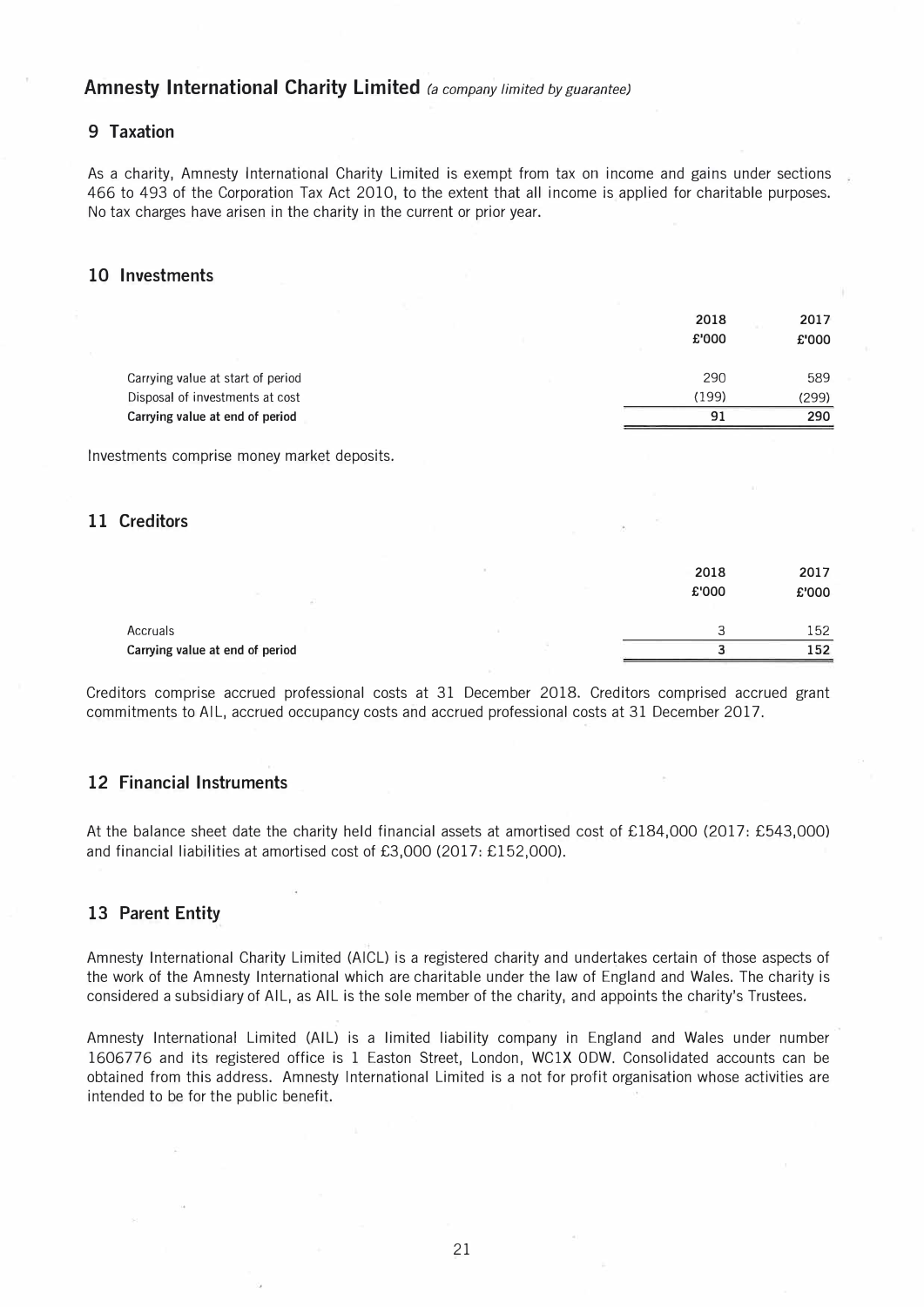## **14 Funds Note**

The movement on funds during the year were as follows:

| Unrestricted funds | 1 January 2018<br>£'000<br>391 | Income<br>£'000<br>771 | £'000<br>(981) | Expenditure 31 December 2018<br>£'000<br>181 |
|--------------------|--------------------------------|------------------------|----------------|----------------------------------------------|
|                    | 391                            | 771                    | (981)          | 181                                          |

The movement on funds during the prior year were as follows:

| 1 January 2017 | Income |          | Expenditure 31 December 2017 |
|----------------|--------|----------|------------------------------|
| £'000          | £'000  | £'000    | £'000                        |
| 1.492          | 268    | (1.369)  | 391                          |
| 1.492          | 268    | (1, 369) | 391                          |
|                |        |          |                              |

## **15 Analysis of Net Assets between Funds**

|                                                   | 2018                | 2018         | 2017         | 2017         |
|---------------------------------------------------|---------------------|--------------|--------------|--------------|
|                                                   | <b>Unrestricted</b> | Total        | Unrestricted | Total        |
|                                                   | <b>Funds</b>        | <b>Funds</b> | <b>Funds</b> | <b>Funds</b> |
|                                                   | £'000               | £'000        | £'000        | £'000        |
| <b>Current Assets</b>                             |                     |              |              |              |
| Short term investments                            | 91                  | 91           | 290          | 290          |
| Cash at bank and in hand                          | 93                  | 93           | 253          | 253          |
|                                                   | 184                 | 184          | 543          | 543          |
| Creditors: amounts falling due within one year    | (3)                 | (3)          | (152)        | (152)        |
| Net current assets and net assets                 | 181                 | 181          | 391          | 391          |
|                                                   |                     |              |              |              |
| Total funds as at the end of the reporting period | 181                 | 181          | 391          | 391          |